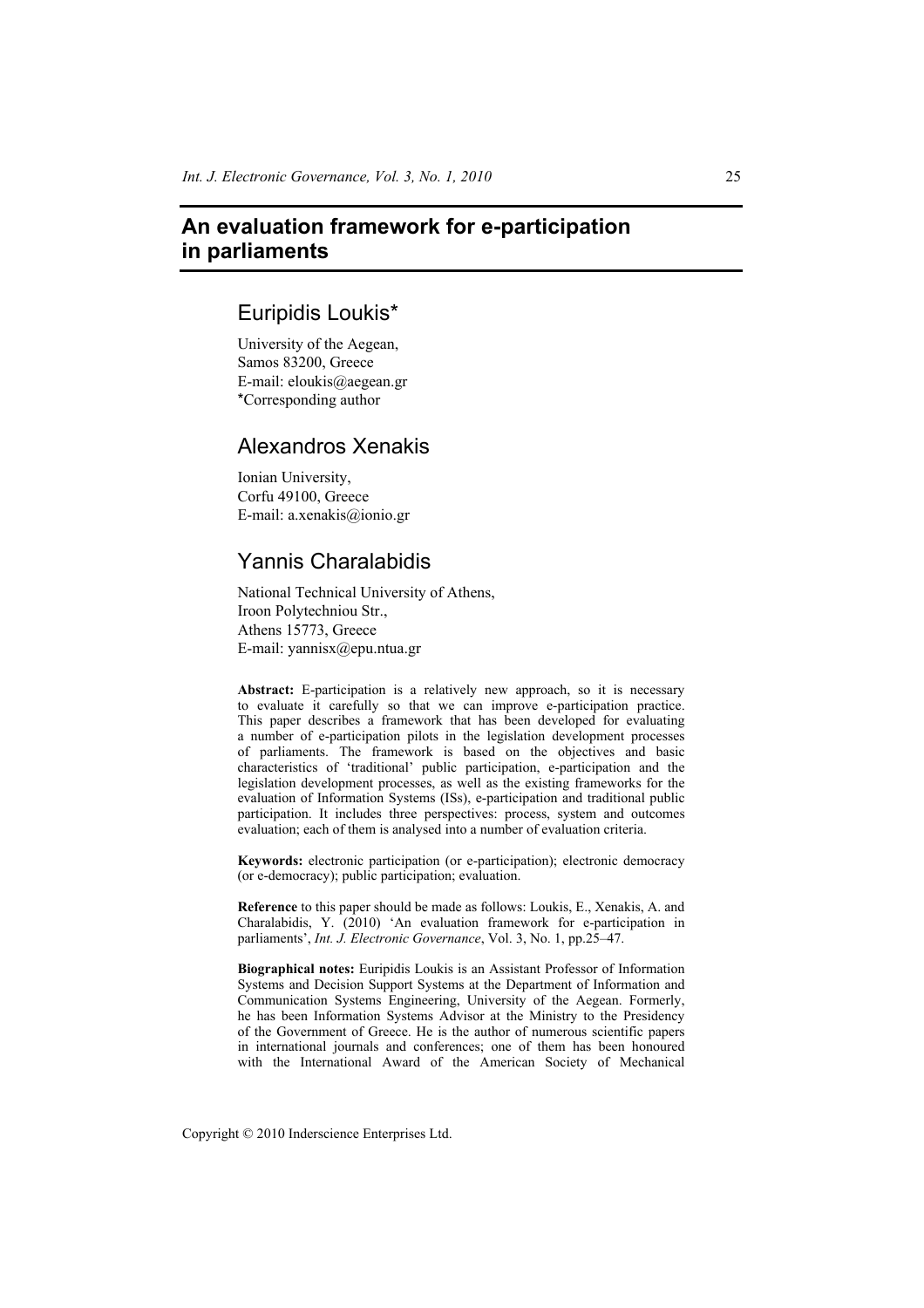Engineers – Controls and Diagnostics Committee. His current research interests include e-government, e-participation, information systems value/impacts and internal/external determinants, business process adaptation and medical decision support systems.

Alexandros Xenakis belongs to the new academic interdisciplinary field that results from the applications of the Information Society. He is an economist, political scientist and his doctoral thesis "Electronic voting in the United Kingdom" was supervised by Professor Ann Macintosh, (Professor of e-governance), as a Member of the International Teledemocracy Centre at Napier University. He teaches in the Postgraduate program 'Virtual Communities' of the Department of Psychology of Panteion University. His cognitive areas include electronic voting, public administration information systems, public electronic consultation, and the planning and management of e-participation systems in the processes of policy formation and decision making.

Yannis Charalabidis is a Computer Engineer and holds a PhD in Information Systems Engineering from National Technical University of Athens (NTUA). He has been employed for eight years as an Executive Director in Singular IT Group, specialising in ERP applications in Southern Eastern Europe. Currently, he is heading e-Government and eBusiness Research in the Decision Support Systems Laboratory of NTUA, planning and coordinating high-level policy making, research and pilot application projects for Governments and Administrations Worldwide. He teaches e-Government Information Systems, Interoperability and Standardisation, eParticipation and Government Transformation in NTUA and the University of Aegean.

#### **1 Introduction**

An electronic participation (or e-participation) is defined as the extension and transformation of participation in societal democratic and consultative processes mediated by ICTs (Saebo et al., 2008). The OECD proposes a more detailed definition of e-participation, i.e. the use of ICTs for supporting the provision of information to the citizens concerning government activities and public policies, the consultation with the citizens and also their active participation (OECD, 2003a, 2004a). The high diffusion of ICT, which offers a new interactive, cheap, inclusive and unconstrained by time and distance environment for public political communication, and at the same time the trend towards more participation of citizens in the processes of public decision-making and policy-making, and in general establishment of stronger relations between citizens and institutions of governance, have been the main drivers of the emergence and development of e-participation (Coleman and Gotze, 2002). The high potential of modern ICT for supporting citizens' engagement in the democratic processes of modern representative democracy begins henceforth to be recognised by academics and practitioners (OECD, 2001a, 2001b, 2003a, 2003b, 2004a, 2004b; Macintosh et al., 2002; Timmers, 2007). Local, regional and national governments of many OECD member countries try to extend citizens participation with the provision of an additional effective channel of communication with civil society based on innovative usage of ICT for supporting open and transparent democratic processes of public decision-making (OECD, 2003a, 2004a; Macintosh et al., 2002; Whyte and Macintosh, 2003; Macintosh, 2004);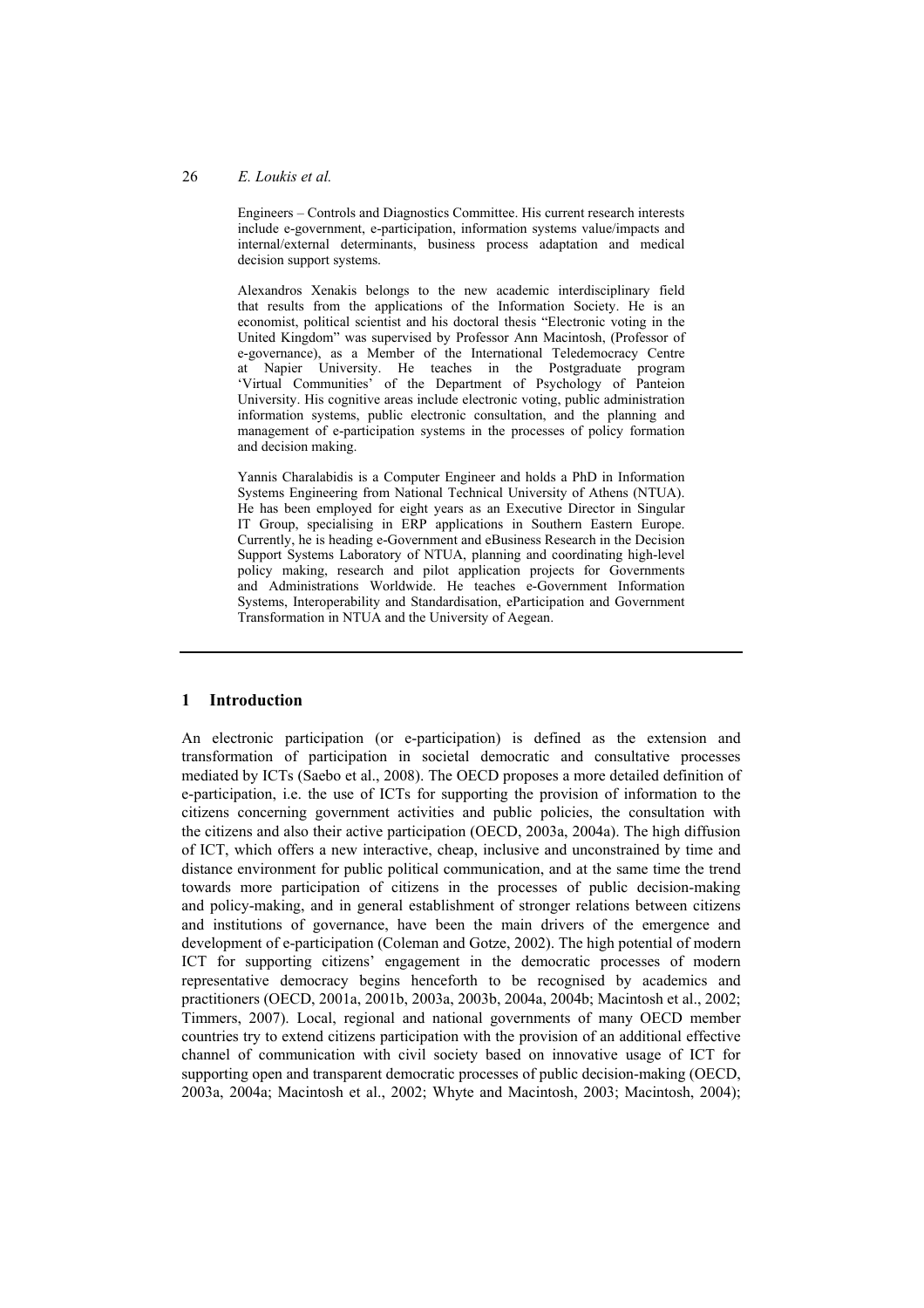since the late 1990s, significant amounts of money have been invested by many countries in engaging citizens in public decision-making using ICT, usually exploiting the capabilities and the high penetration of the internet. The European Union has developed an ambitious agenda for 'e-Democracy' as an integral part of its 'e-Commission' initiative and also its 'Better Regulation' approach, which includes the online availability of all legislation and other important official Commission documents, and also the use of 'interactive policy-making' tools for online consultations concerning new legislation (Timmers, 2007).

However, it is widely accepted that despite the significant investments made in e-participation there has been limited attention in evaluating these efforts. OECD (2004b) concludes that

"There is a striking imbalance between the amount of time, money and energy that governments in OECD countries invest in engaging citizens and civil society in public decision-making and the amount of attention they pay to evaluating the effectiveness of such efforts."

For this reason, OECD (2003a) calls for more activity in the area of e-participation evaluation arguing that

> "As governments increasingly support the development of ICTs to enable citizen engagement on policy-related matters, there is a corresponding need to know whether online engagement meets both citizens' and governments' objectives"

since "... The benefits and impacts of applying technology in opening up the policy process to wider public input have yet to be evaluated and articulated". A similar gap can be observed in e-participation research. Rose and Sanford (2007) from an extensive review of the existing research literature in the area of e-participation conclude that there is a lack of both evaluation studies and established evaluation methodologies, and that only a small number of e-participation evaluation frameworks exist, which have been applied in practice only to a very limited extent; for this reason, they regard the e-participation evaluation as one of the four main research challenges of this area. Similarly, Macintosh and Whyte (2006) argue that there is an 'evaluation gap' in this area and that the evaluation of both offline and online participation "is still a new and emerging area", which needs much more further research; the same authors (Macintosh and Whyte, 2007) argue that the evaluation of e-participation constitutes a major challenge to "make sense of what has, or has not, been achieved" and "assess the benefits and the impacts of applying technology to the democratic process".

Taking into account that e-participation is a relatively new approach, its practices and processes have not reached high levels of maturity yet, it is absolutely necessary to evaluate it carefully, to understand it better, acquire more knowledge about it and identify both the advantages and benefits it offers, and also at the same time its disadvantages, shortcomings and problems. The evaluation of e-participation efforts and pilots is of critical importance for identifying successful e-participation practices, processes and systems, which are appropriate for achieving specific participation objectives in specific situations and contexts, and also for improving e-participation practices, processes and systems, and, in general, for achieving a higher maturity of it. The knowledge acquired through evaluation is very useful for e-participation sponsors, organisers and participants.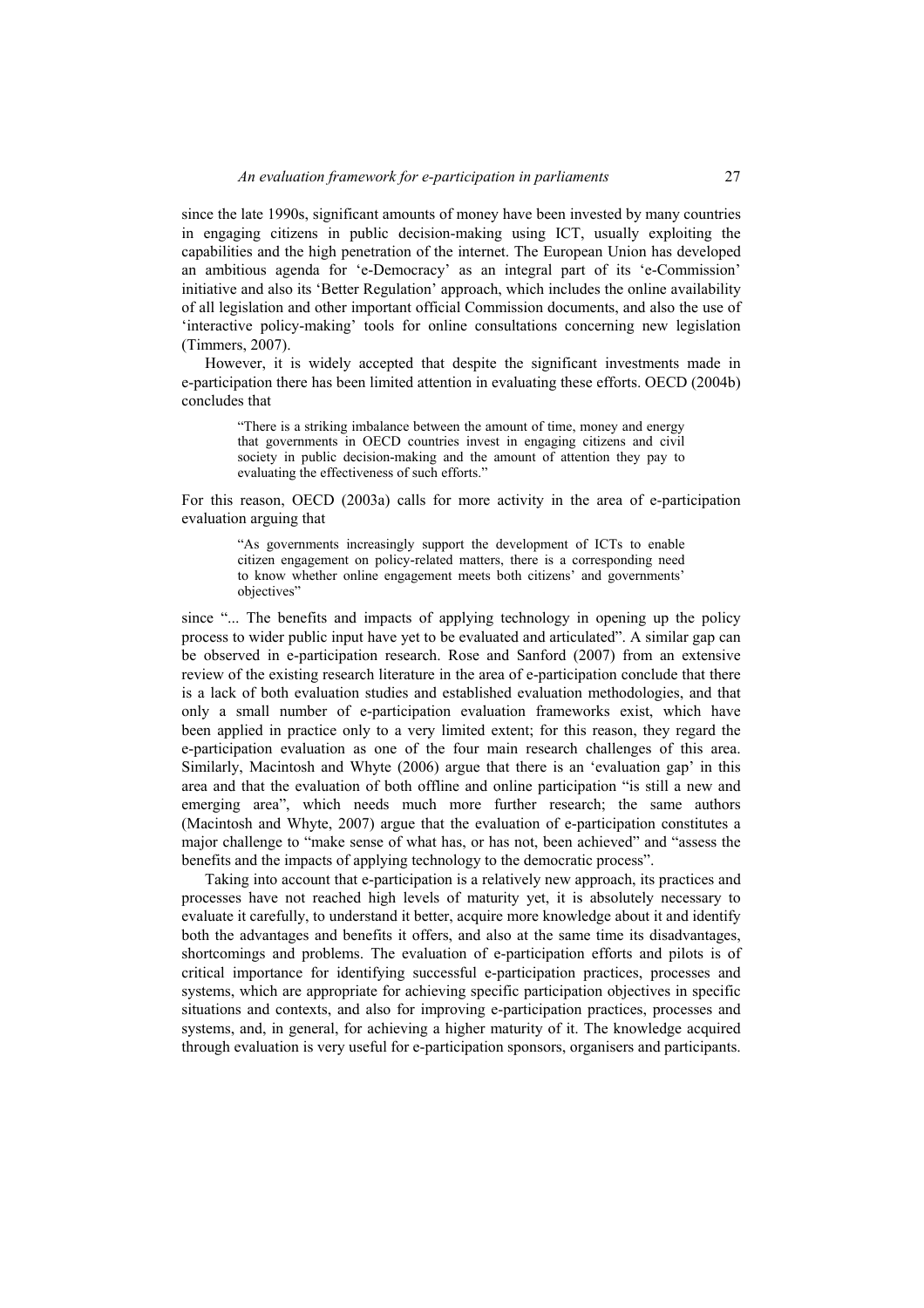In this direction, this paper presents a framework that has been developed for evaluating a number of e-participation pilots in the legislation formation processes of the national parliaments of Austria, Greece and Lithuania as part of the LEX-IS project ("Enabling Participation of the Youth in the Public Debate of Legislation" among Parliaments, Citizens and Businesses in the European Union) (www.lex-is.eu) of the 'eParticipation' Preparatory Action of the European Commission. The LEX-IS Project aims at improving the legislation formation processes in the national parliaments by enhancing public participation in the legislation proposal formation stage and in the stage of debate on draft legislation through the use of advanced ICT-based tools and methods, such as argumentation systems, ontologies, arguments and legislation visualisation techniques (Loukis et al., 2007a, 2007b). This project aims to give to all the parties affected by a new legislation under formation (citizens, businesses, youth, etc.) enough scope and electronic means to defend their own interests, exercise their right to be engaged in the decisions that touch their lives and express the small, but valuable, piece of information, experience and knowledge that each of them possesses about the problem or issue addressed by the new legislation.

The structure of the paper is as follows. In the following Section 2 is described the methodology we adopted for developing our evaluation framework. Then, in Sections 3–5 are outlined the basic objectives and characteristics of the public participation, the e-participation and the legislation formation, respectively, which are taken into account for the development of this framework. In Sections 6–8, the existing frameworks for the evaluation of traditional ISs, public participation and e-participation, respectively, which are also taken into account for the development of this framework, are reviewed. Then, in Section 9, we present a framework for evaluating e-participation in the legislative formation processes of parliaments, which has been based on the above-mentioned foundations. Finally, in Section 10, the main conclusions are summarised and our next steps are briefly described.

## **2 Methodology**

The methodology of ISs evaluation has been a highly important and extensively researched topic for long time (Hirschheim and Smithson, 1988; Smithson and Hirschheim, 1998; Farbey et al., 1999; Irani, 2002; DeLone and McLean, 2003; Venkatesh et al., 2003; Irani et al., 2006, 2008). Previous relevant literature emphasises that it is a difficult and complicated problem, because the benefits and value created by IS are complex and multidimensional, both tangible and intangible, so it is difficult and complicate to determine 'what to measure' for the evaluation and 'how'; furthermore, since different types of ISs have quite different objectives and produce different types of benefits and value, they require different specialised 'measurements' and evaluation methods. Therefore, to develop a framework for evaluating a particular type of IS, it is necessary to take into account both the generic ISs evaluation concepts and frameworks and also its particular characteristics and objectives. Especially for the evaluation of e-government IS, the relevant literature (e.g., Irani et al., 2008) emphasises its inherent difficulties, argues that 'traditional' investment evaluation methods built around accountancy and monetary terms (e.g., net present value, return on investment, etc.) are inadequate, and recommends that a plethora of hard, soft, social and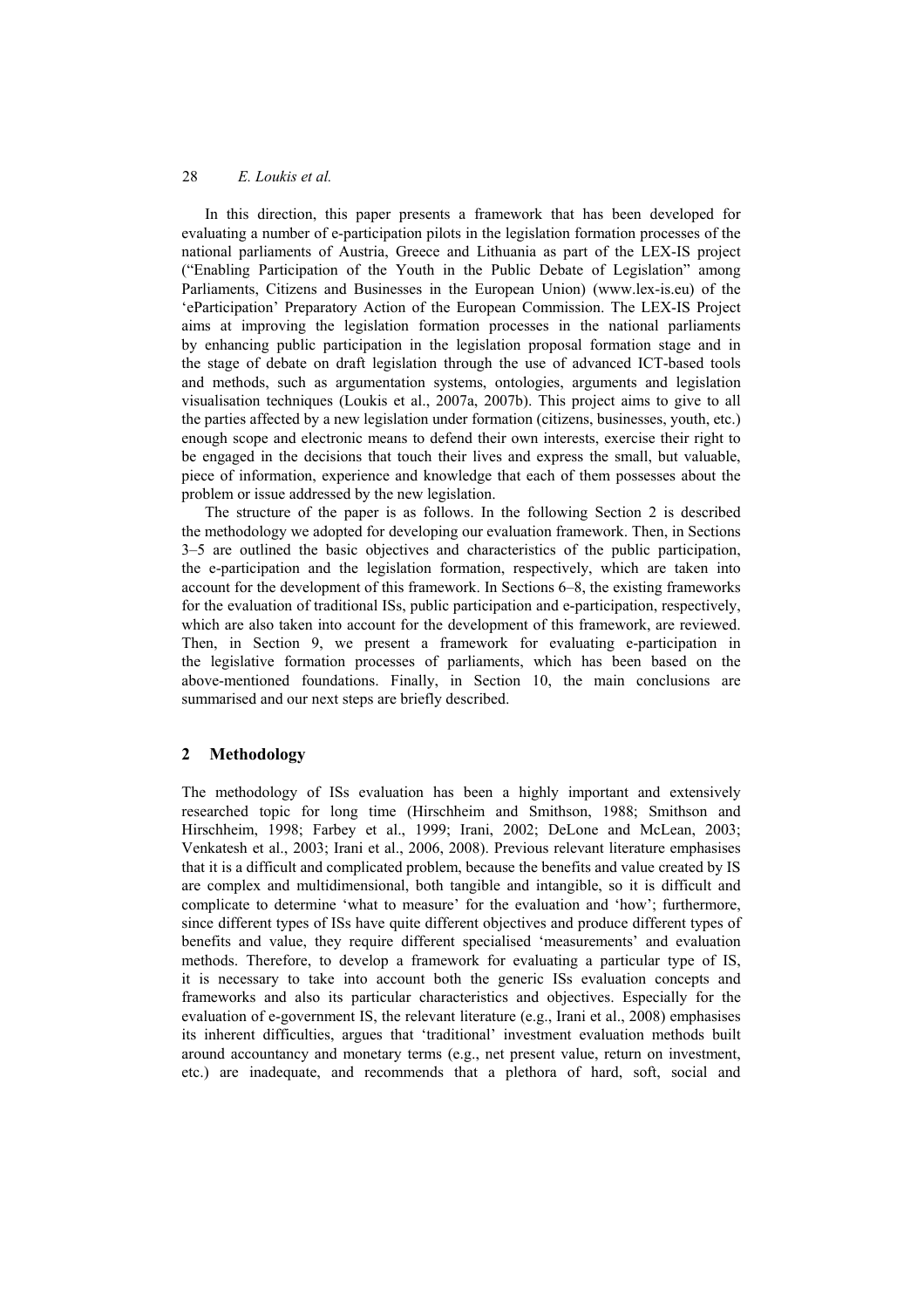organisational aspects associated with the particular characteristics and objectives of e-government should be taken into account.

In this direction, we view e-participation in the legislation formation processes of parliaments as a special type of e-government, which attempts to enable and facilitate public participation of all the parties affected by a new legislation through the use of appropriate IS; therefore, as basic foundations for developing a framework for evaluating e-participation in the legislation formation processes of parliaments should be used:

- the generic ISs evaluation methodologies and frameworks
- the particular objectives and basic characteristics of public participation
- the particular objectives and basic characteristics of electronic participation
- and the particular objectives and basic characteristics of legislation formation processes.

Additionally, it is necessary to take into account as well and use elements of existing frameworks:

- for the evaluation of traditional public participation
- and for the evaluation of e-participation.

These six basic foundations of our framework are shown in Figure 1, and are analysed and discussed in the following six sections (3–8).

**Figure 1** Basic foundations of the proposed framework for evaluating e-participation in the legislation formation processes of parliaments

|                                                    |                                                            | Framework for evaluating e-participation<br>in the legislation formation processes of parliaments |                                       |                                                     |                                                         |
|----------------------------------------------------|------------------------------------------------------------|---------------------------------------------------------------------------------------------------|---------------------------------------|-----------------------------------------------------|---------------------------------------------------------|
| information<br>systems<br>evaluation<br>frameworks | public<br>participation<br>objectives &<br>characteristics | electronic<br>participation<br>objectives &<br>characteristics                                    | legislation<br>formation<br>processes | public<br>participation<br>evaluation<br>frameworks | electronic<br>participation<br>evaluation<br>frameworks |

## **3 Public participation**

Held (1987), combining the work of three important thinkers, Pateman, Macpherson and Poulantzas, referred to an emergent new model of democracy, which he termed 'participatory democracy'. A key principle of this model is that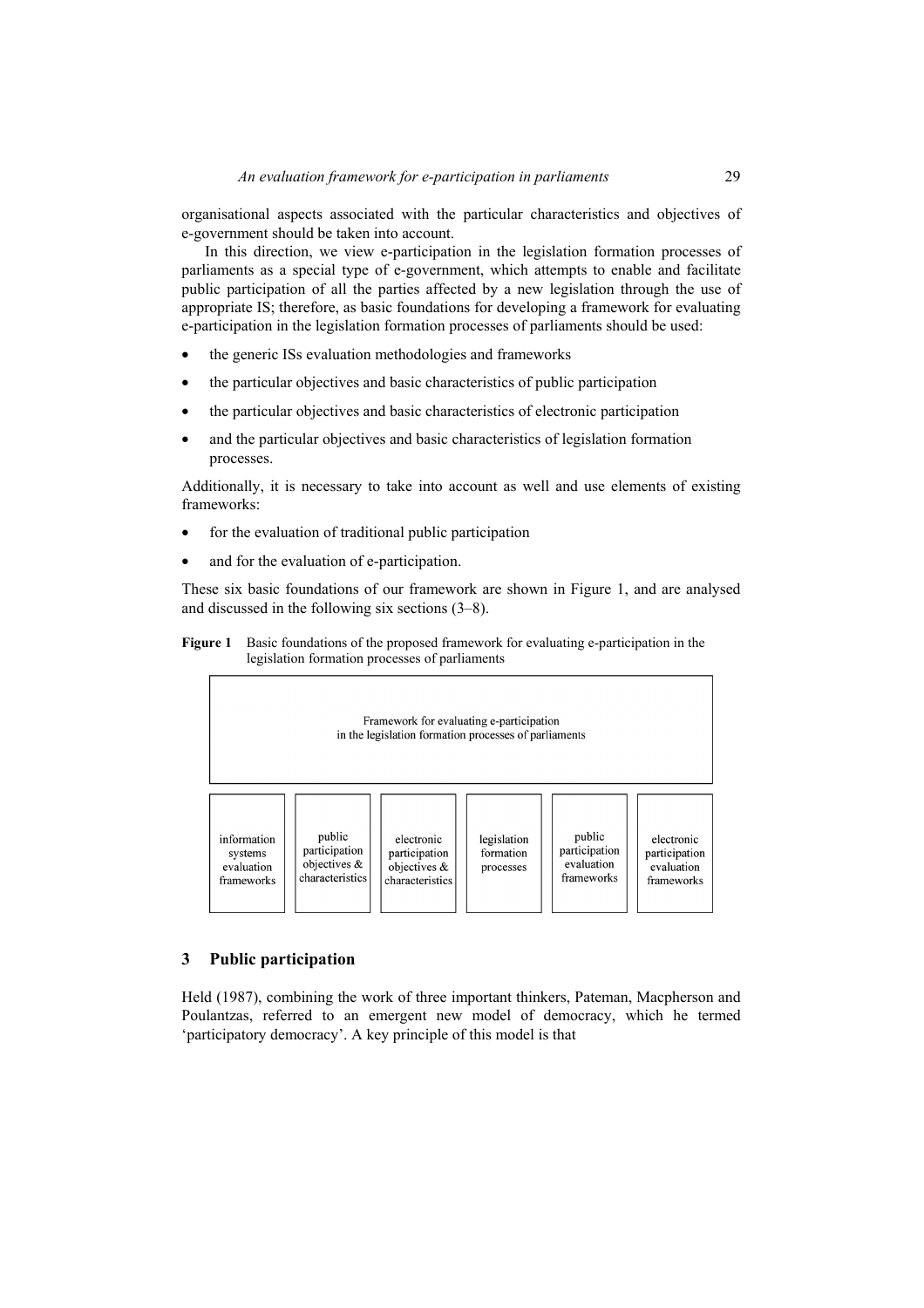"the equal right to self-development can only be achieved in a participatory society, a society which fosters a sense of political efficacy, nurtures a concern for collective problems and contributes to the formation of a knowledgeable citizenry capable of taking a sustained interest in the governing process." (Held, 1987, p.262)

In this direction, Rowe and Frewer (2004) define public participation as

"the practice of consulting and involving members of the public in the agendasetting, decision-making and policy-forming activities of organisations or institutions responsible for policy development;"

they view it as a move away from an 'elitist model', in which managers and experts are the basic source of regulations and public policies, to a new model, in which citizens have a more active role and voice. Participatory democracy attempts to give a solution in the so-called 'deficit of democracy' and the abstention and disengagement of citizens from politics. It should be emphasised that the objective of participatory democracy is not the overthrow of the establishment and the implementation of a new order; it functions as a remedial and not as a revolutionary measure. It does not foster conflicts among social groups of each society, but tries to feature a practical way of co-existence; the basic idea of this model is the exchange of views among citizens, to form a core, a synthesis of their opinions.

Public participation implies for a citizen to be both adequately informed about politics and able to participate in political activities. These practices may take the form of direct actions to influence the behaviour of political actors as well as the election of representatives at all levels of government. They can also entail both conventional and unconventional endeavours, depending on whether they occur via institutional channels of political representation, such as political parties, or interest groups. It should be emphasised that interest groups have become a very important form of political organisation today. In fact, what they do is to try with various methods to convince the government for the tenability and legitimacy of their demands and to negotiate the degree and the terms of their realisation. The theorists who mostly examined the dynamics of these 'group politics' come from two schools of thought of political science, that of Pluralists and that of Marxists (and neo-Marxists). According to the Pluralists, interest groups, as a form of political organisation and action, exert influence, exercise a democratic function and cover a wide spectrum of social groups; they argue that all citizens, up to some degree, participate in an interest group and that these groups altogether equally influence the processes of decision-making (Bell, 1988). On the other hand, Marxists consider that the activities of these groups are not transparent and not subject to control, and do not follow democratic processes; besides, Marxists argue that there are very few interest groups that hold true political influences, so that only a small percentage of society is represented through them (Garson, 1978). A synthetic conclusion from these existing theories is that although interest groups may possess some negative characteristics under specific circumstances, they contribute to the enlargement of participation, since they offer alternative channels of political participation, not only to citizens who already participate to politics, but also to those who are politically detached. Extending the limits of political participation, they incorporate and include into the political system social groups that are marginalised or excluded from this. Their basic advantage is that they have the ability to format the demands of different social groups,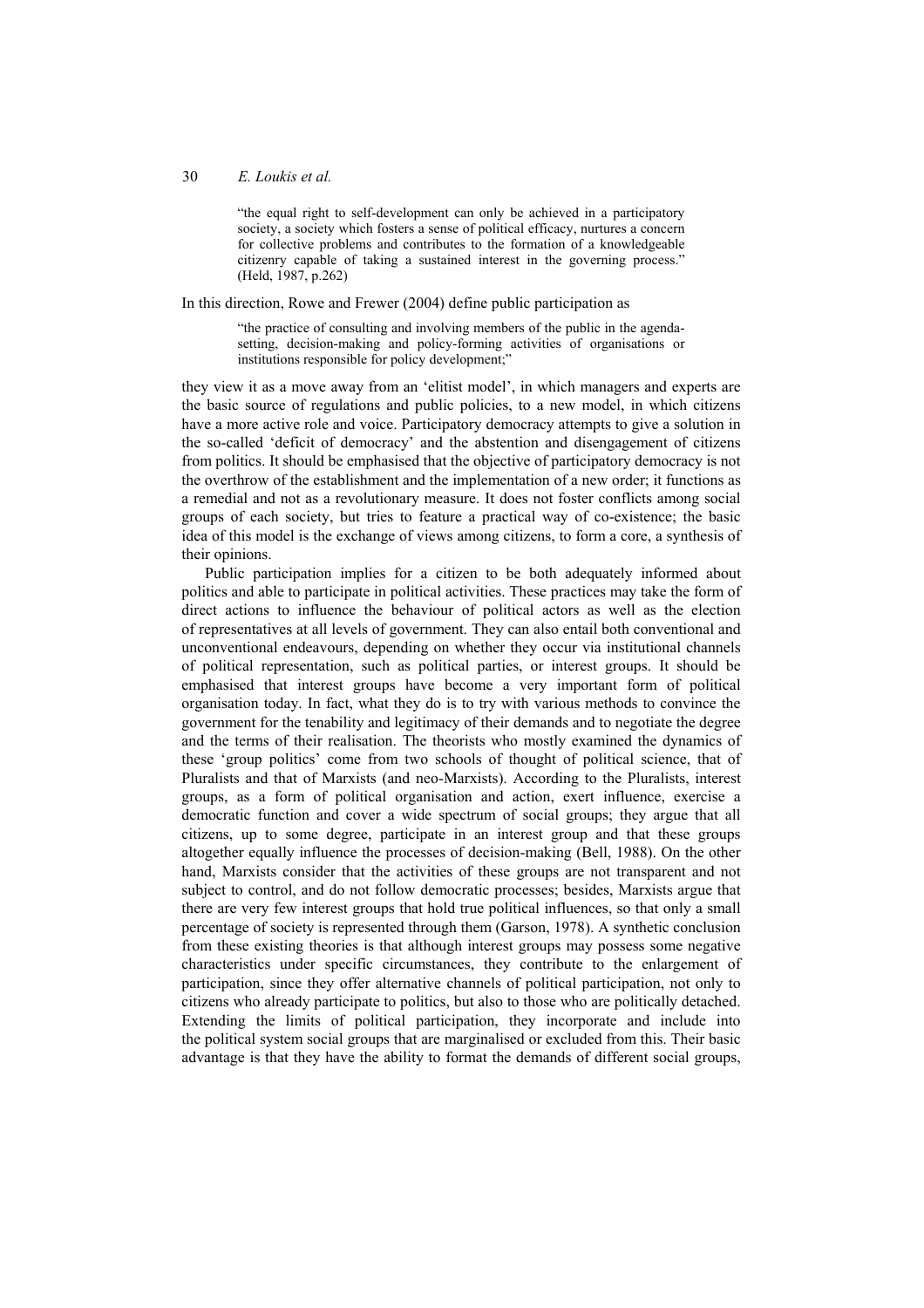which in opposite case would remain ignored, and to channel them into the society (Held, 1987).

The three aforementioned basic participationist authors, Pateman (1970), Macpherson (1977) and Barber (1984), have formed a core theory about the "educative virtue of participation", which regards participation, especially direct and at the local level, as the best way to improve representational practices. That is, by participating, citizens would become more competent, more respectful of other citizens' rights, and also more committed to democracy. Therefore, the main issue in political participation becomes 'who participates', 'how' and 'how much'? However, the literature on political participation has until now dealt mainly with the quantity of political participation, without paying much attention to its quality. Therefore, it is necessary to investigate as well the quality of political participation, which would take into account the level and the quality of information provided to participants, and also the quality of the contributions made by them.

From several OECD studies (OECD, 2001a, 2001b, 2004b), it has been concluded that governments of many countries have made considerable efforts to apply and realise the above-mentioned ideas in practice, promote public participation and strengthen their relations with the citizens, regarding them as sound investments in better policy making and as a core element of good governance. In particular, governments initiate and support the following three types of interactions with their citizens in various stages of the public policy-making cycle, from the agenda-setting stage up to the monitoring and evaluation stage:

- *Information provision*: a 'one-way relation', in which government produces and delivers information to be used by citizens
- *Consultation*: an asymmetric 'two-way relation', in which citizens provide views and feedback to government on issues and questions that government has previously defined
- *Active participation*: a more symmetric 'two-way relation' between government and citizens, in which citizens have a wider role in proposing policy options and shaping the policy dialogue, but the government still has the responsibility for the final decisions or policy formulation.

The main objectives of governments in initiating and supporting these three types of interactions are:

- improving the quality of public policies, by taking advantage of valuable policy-relevant sources of information, perspectives and potential solutions, which exist in the society
- responding to the expectations of citizens' that their voices should be heard and their views should be seriously considered in decision making and public policy making by all levels of government
- responding to calls for greater government transparency and accountability
- strengthening public trust in government and reversing the declining confidence in politics and key public institutions.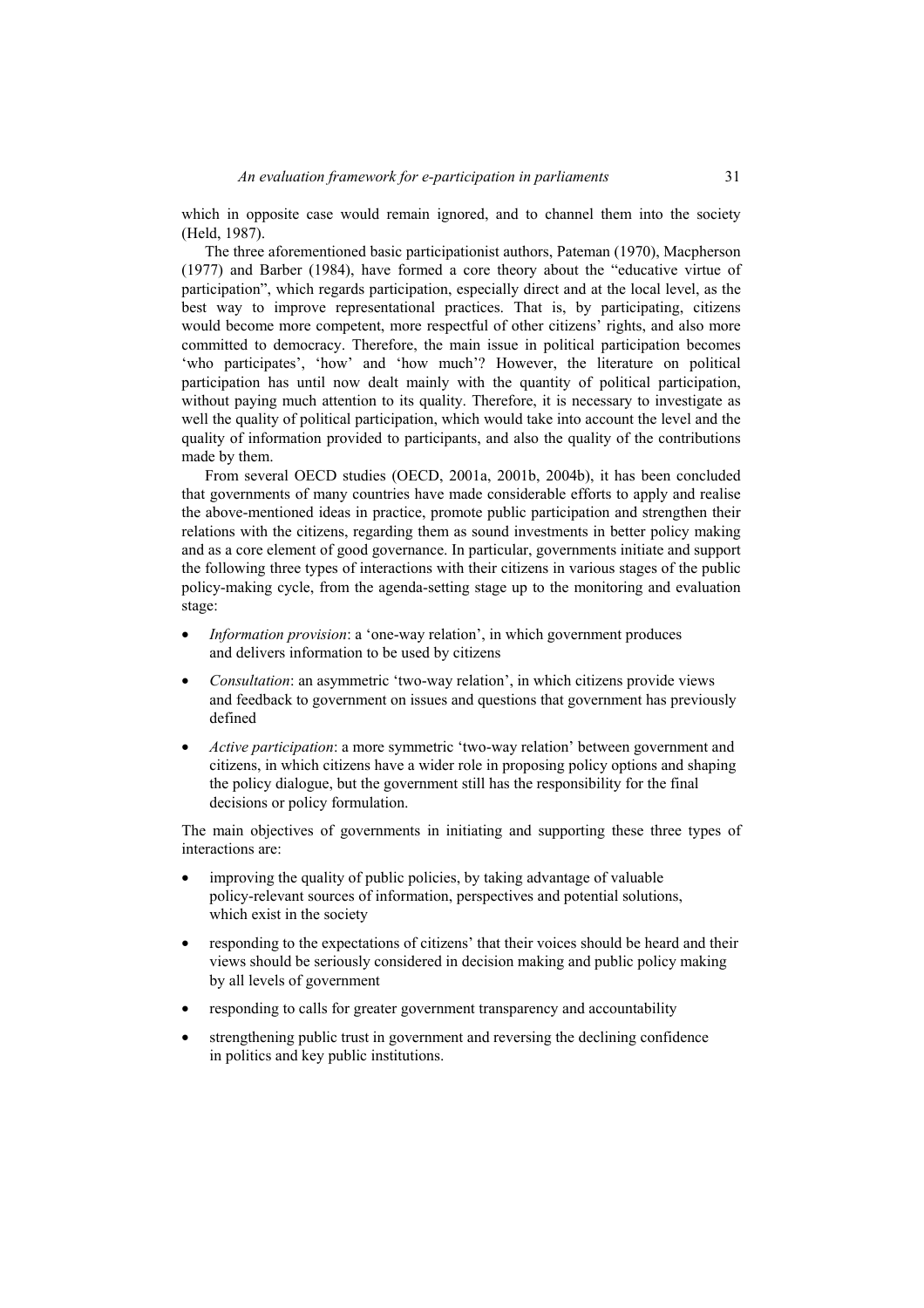For achieving these objectives, governments use several 'offline' methods designed to inform, consult and involve those affected by particular decisions and public policies (Rowe and Frewer, 2000); the most widely used of them are public hearings/enquiries, public opinion surveys, citizens' juries/panels, focus groups, citizen/public advisory committees, consensus conferences, negotiated rule making and referenda. Also, for achieving these objectives, governments have started using various ICT-based methods, which are collectively referred to as 'e-participation' methods, and are discussed in the following methods.

## **4 Electronic participation**

It is widely recognised that ICT, and especially internet-based ones, have the potential to support and enhance public participation in government decision-making and public policy-making, and especially the above-mentioned three basic types of interactions between governments and citizens (OECD, 2001a, 2001b, 2003a, 2004a, 2004b; Macintosh et al., 2002; Whyte and Macintosh, 2003). For this reason, the fundamental concept of electronic government (or e-government), defined by OECD as "The use of Information and Communication Technologies (ICTs), and particularly the Internet, as a tool to achieve better government" (OECD, 2003b), has been extended to include the electronic support of democratic processes (electronic democracy or e-democracy) including public participation (electronic participation or e-participation). So, e-government today does not concern merely the digitalisation of certain internal processes of public organisations and the provision to the citizens of e-services/ e-transactions capabilities, but is conceived as a system of ICT-based interventions, which encompasses the whole spectrum of governmental processes, including the participation of citizens in government decision-making and policy-making processes.

In this direction, OECD (2003a, 2004a) defines e-participation as the use of ICTs for supporting the provision of information to the citizens, the consultation with them and also their active participation in all the stages of the policy-making life cycle: agenda-setting, policy analysis, policy formulation, policy implementation and policy monitoring/evaluation; in these OECD reports for each of the above-mentioned three basic dimensions of e-participation (information, consultation and active participation) and for each of the above-mentioned five stages of the policy-making life cycle are proposed appropriate supporting ICT tools. The relevant literature reports that e-participation is related with the interaction between new technologies and participation; this concept involves the idea that the new technologies have a potential for enabling important ICT-mediated innovations in political practices supporting and facilitating direct and massive citizen participation (Coleman et al., 2005). The e-participation tools and methods can support efficiently and effectively citizen-centric processes, which allow the engagement of citizens in the voting of elected representatives, in the processes via which policies are shaped and in the decisions referring to the provision of public services (Kearns et al., 2002). Macintosh and Whyte (2006) suggest that e-participation concerns the use of ICT for supporting either the provision of information and the 'top-down' engagement of citizens, e.g., via initiatives promoted by the government, or 'ground-up' efforts that enable citizens, organisations of civil society and other democratically established groups to convey their needs and opinions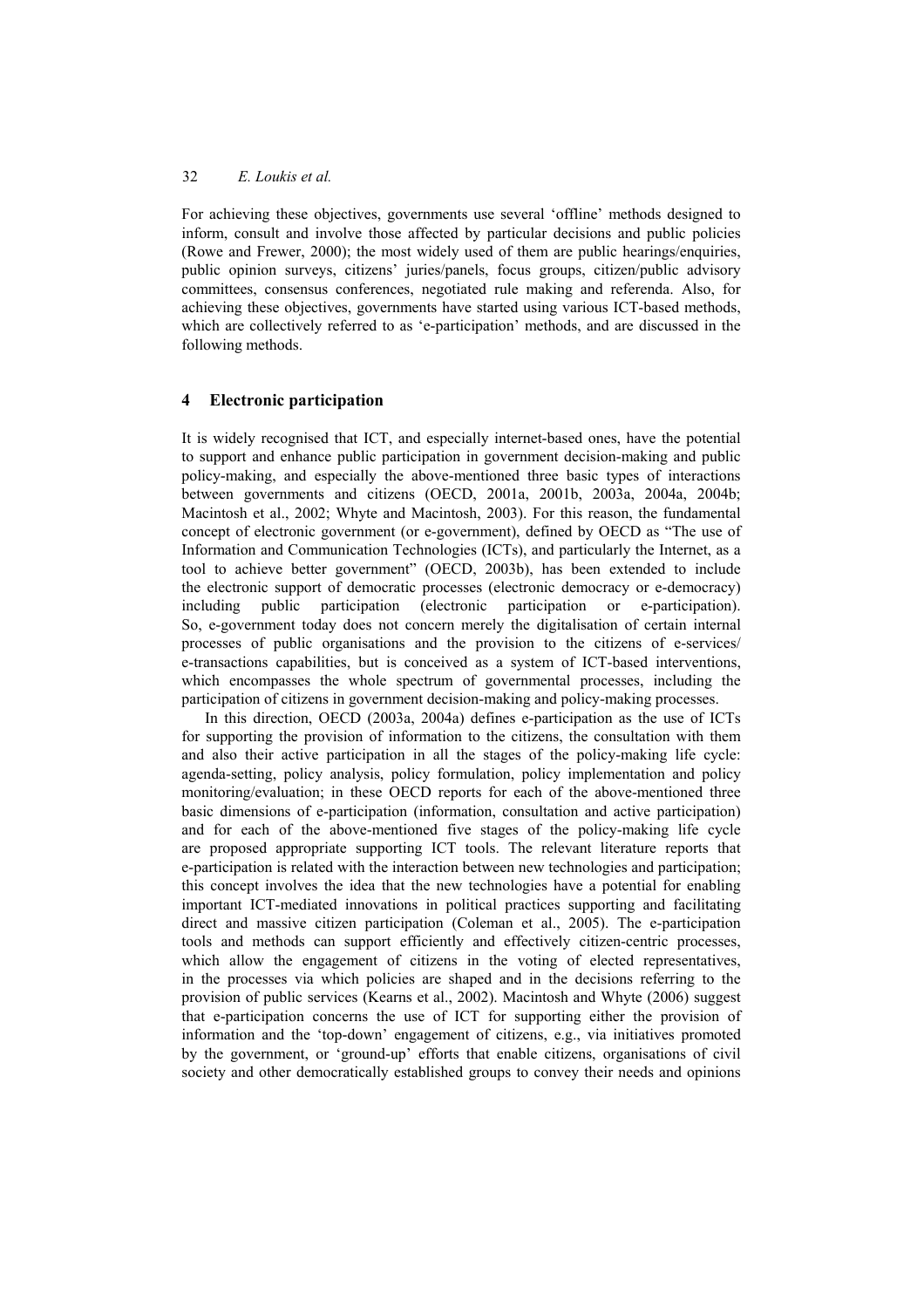to elected representatives, so that they can act as 'producers', rather than just consumers, of policy.

The objectives of e-participation simultaneously reflect the reasons for which the governments involve or should involve citizens in the democratic processes (OECD, 2001a, 2004a). First of all, via electronic participation, more efficient and acceptable public policies can be formulated. The intensification of relations between government and citizens encourages the latter to deal with the public affairs and provide to government valuable views and opinions, which incorporate their experience and knowledge concerning the complex problems of modern societies and potential solutions. In this way, a better base can be provided to the government for policy formulation. Furthermore, e-participation can lead to higher acceptance and more effective application of policies, if citizens are properly informed about them and also have participated in their formulation. All the above contribute to the generation of more trust between citizens and government and to higher legalisation of the government. Also, by giving the opportunity to contribute to government decision-making and policy-making process to all citizens affected via appropriate and widely available electronic means, corruptness can be reduced, power and authority of interest groups can be balanced and, finally, more transparency and openness can be achieved.

Moreover, the e-participation tools and methods can provide a podium and extensive participation capabilities even to those being on the fringe, and therefore contribute to the reduction of social exclusion. These electronic initiatives may bring citizens of different groups, mentalities and values closer and allow them to exchange opinions and form networks. The use of interaction support tools, such as the discussion forums, has the potential to connecting citizens with the political process. The tools and methods of e-participation can facilitate engagement in public policy-making of less politically involved groups, like young people, minorities and lower socio-economic classes (Coleman et al., 2005), and also can contribute to reversing the observed decline in interest and participation in political activities (Acland, 2003).

According to OECD (2004a), the main objectives of the governments that adopt e-participation practices are:

- reaching and engaging with a wider audience
- providing to them policy-relevant information
- enable more in-depth consultation
- facilitating the analysis of citizens' contributions
- providing relevant and appropriate feedback to citizens
- producing better-quality policy
- building trust and gaining acceptance of policy
- sharing responsibility for policy making
- monitoring and evaluation of public policies.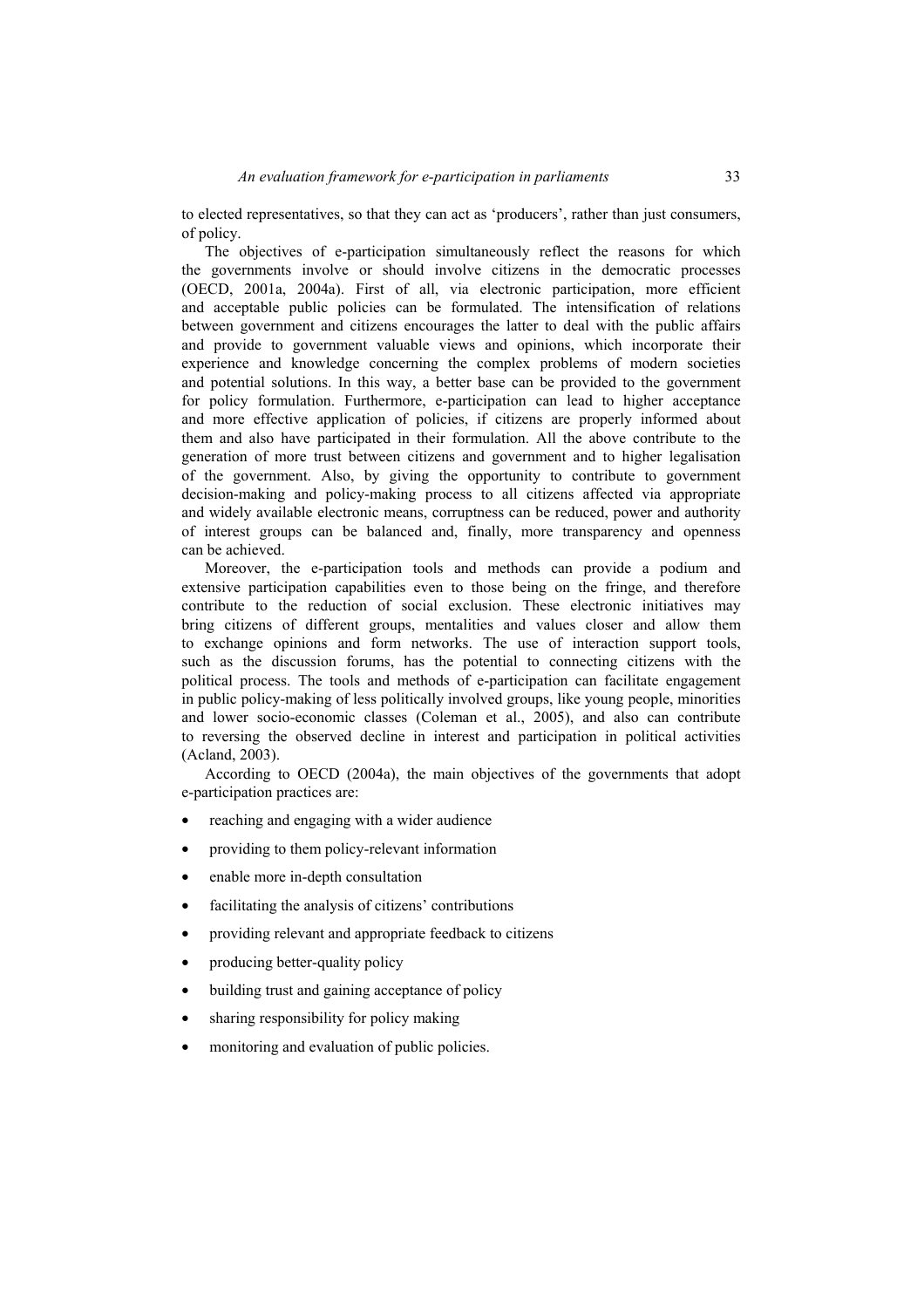However, to achieve the above-mentioned objectives, the ICT-based public deliberation should be characterised by (Coleman and Gotze, 2002):

- access of participating to comprehensive, balanced and accessible information on the debated issues
- agenda open to revision or expansion by the participating citizens
- sufficient time to consider the debated issues extensively
- freedom from manipulation or coercion and protection of the free thought of participating citizens
- an appropriate rule-based framework for discussion
- participation by a representative and inclusive sample of citizens, which involves confronting digital divide and providing opportunities to citizens who feel politically alienated, socially marginalised, less literate or unconfident
- scope for free interaction between participants
- recognition of differences between participants, but rejection of status-based prejudice.

The above-mentioned objectives and characteristics of the 'offline' and 'online' participation analysed in Sections 3 and 4, respectively, in combination with the particular characteristics of the legislation formation processes discussed in Section 5, should be the basic foundations for developing frameworks for the evaluation of e-participation in the legislation formation processes of parliaments.

# **5 Legislation formation process**

The legislation formation process has been modelled and analysed in three European countries (Austria, Greece and Lithuania) as part of the LEX-IS project, and the main conclusions as to its basic pattern are summarised by the model shown in Figure 2 (Loukis et al., 2007a, 2007b). We remark that the legislation formation process is characterised by high complexity and consists of two basic stages, the initial draft legislation formation and the debate on draft legislation, each of them including several sub-stages. In each of them, several meetings take place and numerous documents are produced. In these meetings, participate many different stakeholders, such as experts from ministries, independent experts, members of parliament, parliamentary committees, politicians, public servants, representatives of the affected socio-economic groups and non-governmental organisations, and to much lower extent affected individual citizens. Each of these stakeholders' groups has a different piece of information, experience and knowledge about the problem or issue addressed by the legislation under formation, so a 'synthesis' for these pieces is required. Also, these stakeholders' groups usually do not have the same needs, concerns, interests and expectations concerning the legislation under formation and very often there are conflicts between them. So, a basic objective of the legislation formation process, which is of critical importance for the quality and effectiveness of the legislation, is these stakeholder groups to participate actively,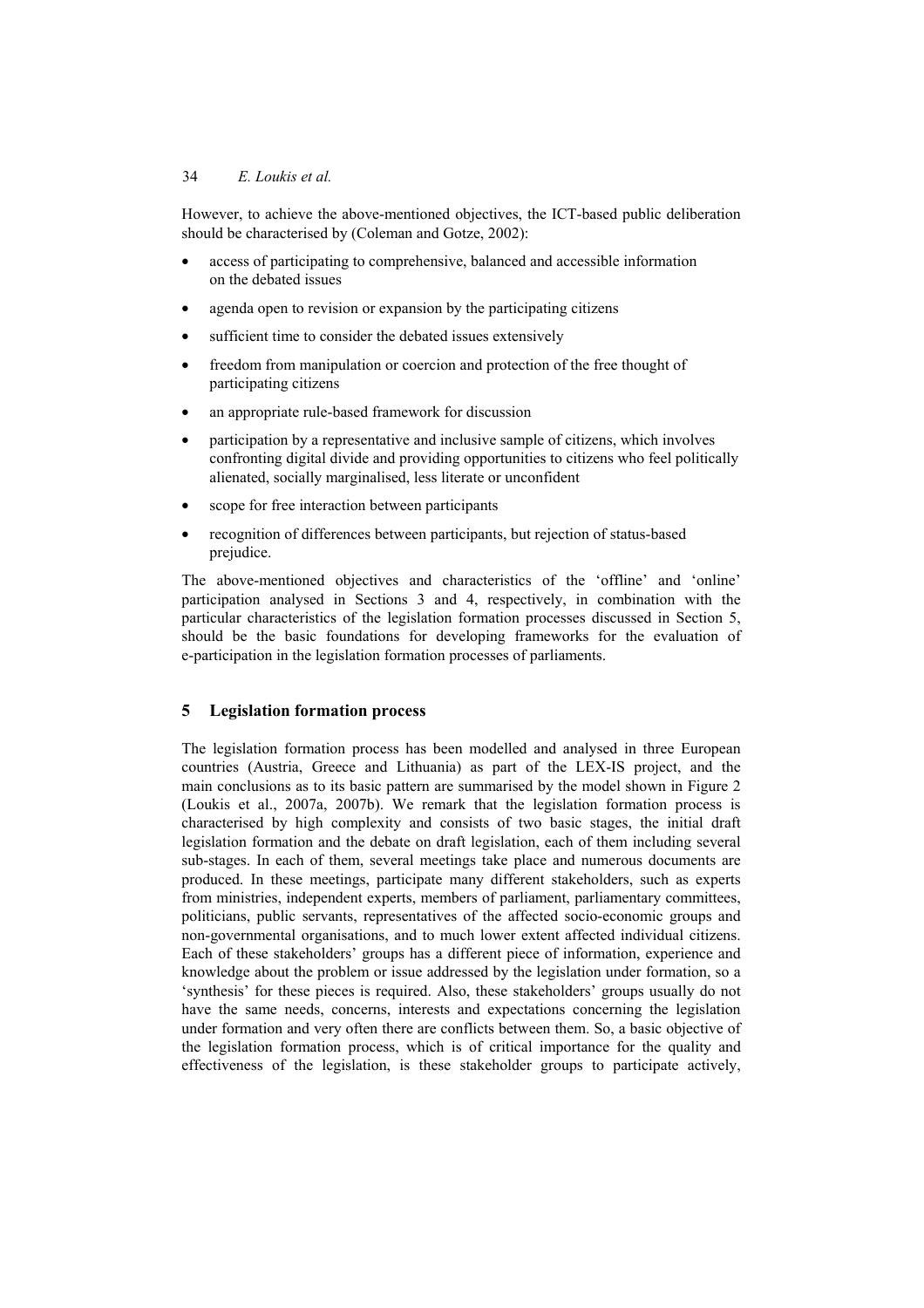communicate, interact and sometimes even negotiate (as it happens in the 'negotiated rule making' (Coglianese, 1997)), so that a mutual understanding can be developed and finally consensus can be achieved to the largest possible extent.

In particular, as we can see in Figure 2, the entire legislation formation process resembles two cones connected at their bottoms. In the first stage of the draft legislation formation are engaged a relatively broad base of participants to discuss upon legislation, policies and needs. As we move on through that stage, the participants become fewer and more specialised and sophisticated (e.g., parliamentary committees) proceeding towards the formulation of the draft legislation. The second stage starts taking as input the draft legislation and includes several levels of debate on it, gradually engaging more and more participants, which aim to develop the final form of the legislation.





#### **6 Evaluation of information systems**

Extensive research has been conducted in the last 30 years concerning the methodology of IS evaluation (Land, 1976; Hirschheim and Smithson, 1988; Farbey et al., 1995; Smithson and Hirschheim, 1998; Farbey et al., 1999; Irani and Love, 2001; Irani, 2002; Love et al., 2005; Irani et al., 2006), motivated by the big IS investments being made by private and public organisations, which necessitate an investigation of the value they produce. This research has concluded that IS evaluation is a highly complicated task since it is characterised by a number of inherent difficulties and complexities:

- The benefits and in general the value created by most categories of IS are complex and multidimensional, both tangible and intangible, so it is difficult to decide 'what to measure' for the evaluation and 'how'.
- Different IS categories have quite different objectives and produce different types of benefits and value, so they require different kinds of 'measurements' and evaluation methods. For this reason, it is not possible to develop a generic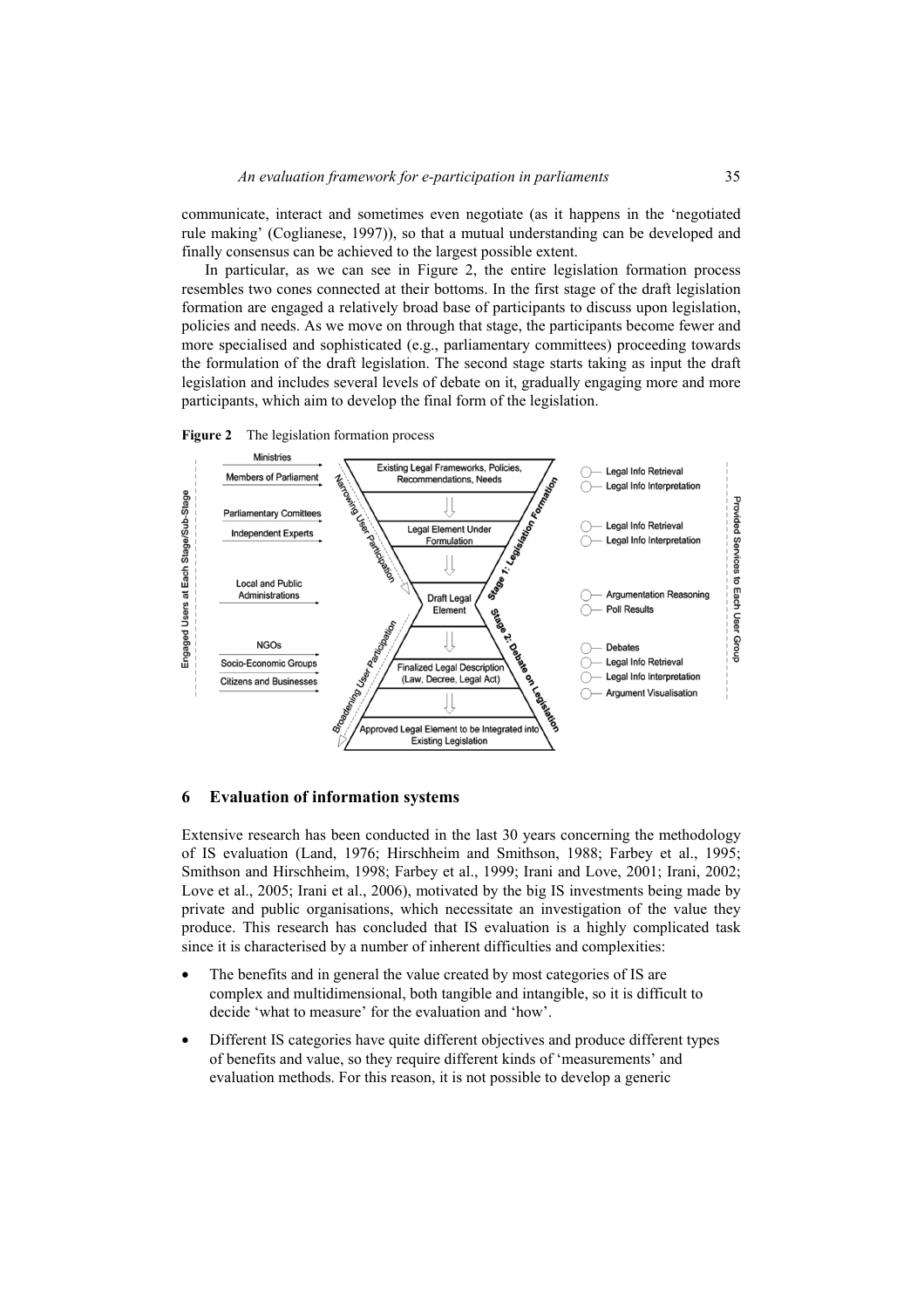"best IS evaluation method" suitable for all IS categories; so the optimal approach is to develop specialised IS evaluation frameworks for particular types and categories of IS reflecting, which can be customised and elaborated for each particular IS evaluation we have to perform.

As IS usually affects multiple stakeholders (e.g., various levels of management, various groups of users, IS experts, project team, etc.), with different concerns, value systems and agendas, IS evaluation has to take into account all these different perspectives, and examine both the positive and the negative impact of IS on each group of stakeholders.

There are many IS evaluation methods proposed by the relevant literature, which can be divided into two basic categories (Smithson and Hirschheim, 1998). The first category consists of 'efficiency-oriented' methods, which have been influenced mainly by engineering approaches, and evaluate the performance or quality of an IS with respect to some detailed specifications, being concerned mainly with the question "is it doing things right?" The second category consists of "effectiveness-oriented" methods, which have been influenced mainly by management science approaches, and evaluate how much an IS supports the execution of business-level tasks or the achievement of business-level objectives, being concerned with the question "is it doing the right things?" as well. Farbey et al. (1999) provide a framework, named the "benefits evaluation ladder", for classifying IS according to the method required for evaluating the benefits they offer. It consists of the following eight IS categories, named "ladder rungs": mandatory IS, automation IS, direct value-added IS, Management Information and Decision-Support Systems (MIS–DSSs), infrastructure IS, inter-organisational IS, strategic IS and business transformation enabling IS. Moving up the ladder increases not only the potential benefits, but also the uncertainty of outcomes, the risk of failure and the difficulty-complexity of benefits evaluation. For each of the above rungs, a different evaluation method is proposed: while in the lower rungs (e.g., for mandatory or automation IS) the evaluation is based on the precise quantification of benefits and costs, in the higher rungs (e.g., for strategic or business transformation enabling IS) the evaluation is mainly judgemental and requires the involvement of the higher management. Subsequent research literature in this area (Irani, 2002; Love et al., 2005; Irani et al., 2006) emphasises the need for IS evaluation methods specialised to specific types of IS or even to specific industries, which take into account their particular objectives and characteristics.

Taking into account the above-mentioned fundamental characteristics of IS evaluation, it can be concluded that an evaluation framework for e-participation in the legislation formation processes of parliaments should be founded on the particular objectives and concerns of the main stakeholders and also cover both the 'efficiency' and the 'effectiveness' perspectives.

## **7 Evaluation of public participation**

It has been recognised that the evaluation of public participation projects and activities is important for all parties involved in them: the sponsors that initiate them, the organisers running them, the participants and also the uninvolved but affected public.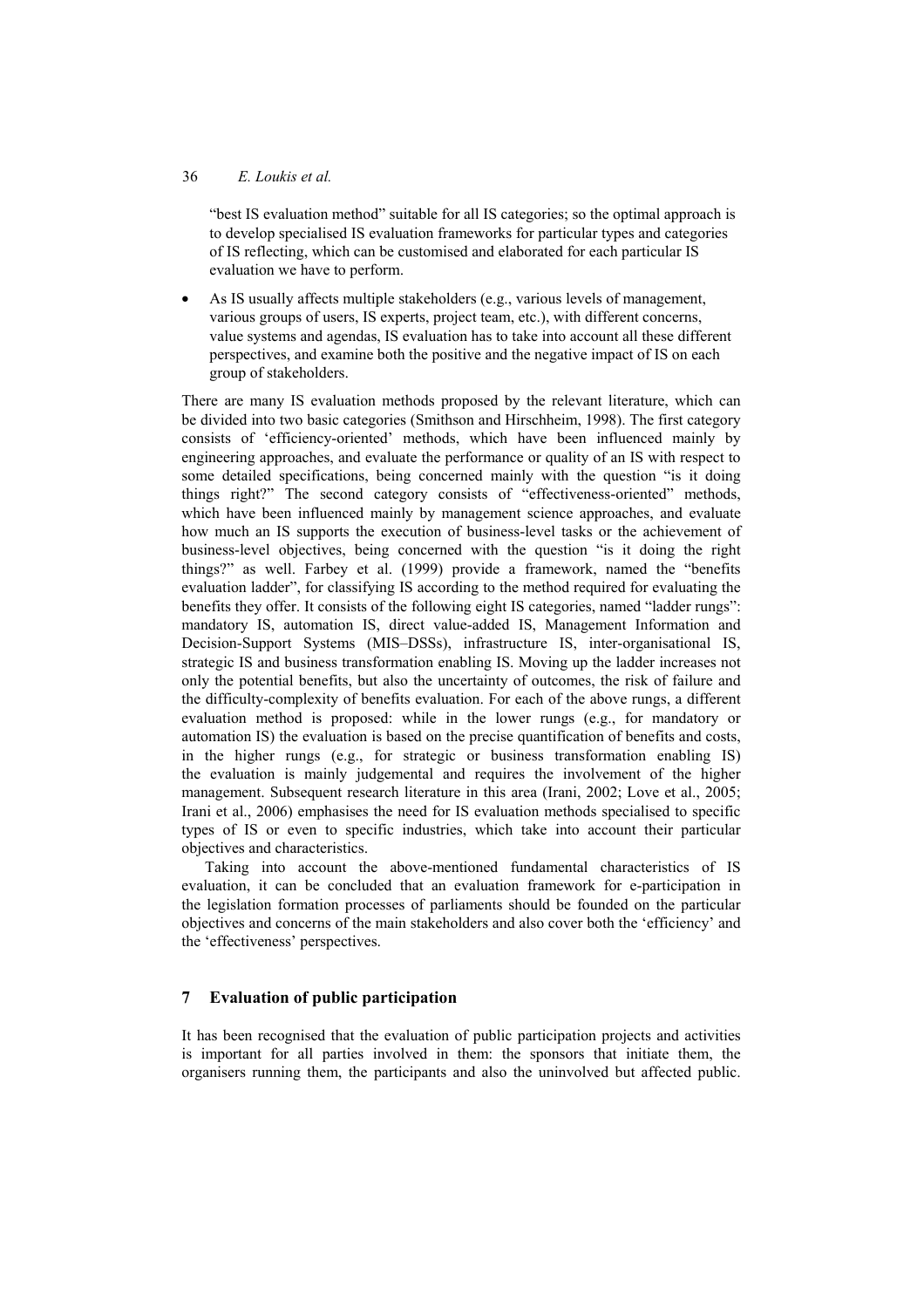For these reasons, there are many studies in the literature reporting evaluations of public participation in various public policy domains (e.g., environment, transport, biotechnology, services for ageing population, etc.) using various criteria; comprehensive reviews of these studies are provided by Chess and Purcell (1999) and Rowe and Frewer (2004). Although there have been some attempts for specifying complete sets of criteria for evaluating public participation, it is acknowledged that there are no established evaluation methods and criteria in this area (Rowe and Frewer, 2000, 2004). Also, most of the methods and criteria that have been used in previous studies for the evaluation of public participation are procedural rather than substantive, in that they relate to what makes for an effective public participation process, rather than how to measure the effectiveness of outcomes; however, it is necessary to pay a balanced attention both to public participation 'process' and 'outcomes'.

It is interesting to analyse the most important of the public participation evaluation frameworks reported in the relevant literature, as they include elements that can be useful for the development of a framework for the evaluation of e-participation in the legislation development processes of parliaments. Webler (1995) proposes a public participation evaluation framework consisting of criteria along two basic dimensions: 'fairness' (assessing to what extent it is perceived by the public as fair and democratic) and 'competence' (assessing to what extent the conclusions have been drawn in an effective manner). Petts (1995) evaluates community involvement and consensus building concerning waste management based on five criteria: impact on decision process, knowledge achieved compatibility with participants' objectives, representativeness and effectiveness of method and process.

It is worth describing in more detail the generic framework for evaluating public participation developed by Rowe and Frewer (2000). It includes two categories of evaluation criteria: the 'acceptance' criteria, which are related to the public acceptance of the procedure, and 'process' criteria, which are related to the implementation and effectiveness of the procedure. The particular criteria of each category are:

- *Acceptance criteria* 
	- Criterion of representativeness (the public participants should comprise a broadly representative sample of the population of the affected public).
	- Criterion of independence (the participation process should be conducted in an independent and unbiased way).
	- Criterion of early involvement (the public should be involved as early as possible in the process as soon as value judgements become salient).
	- Criterion of influence (the output of the procedure should have a genuine impact on decisions and policy).
	- Criterion of transparency (the participation process should be transparent, so that the public can see what is going on and how decisions are being made).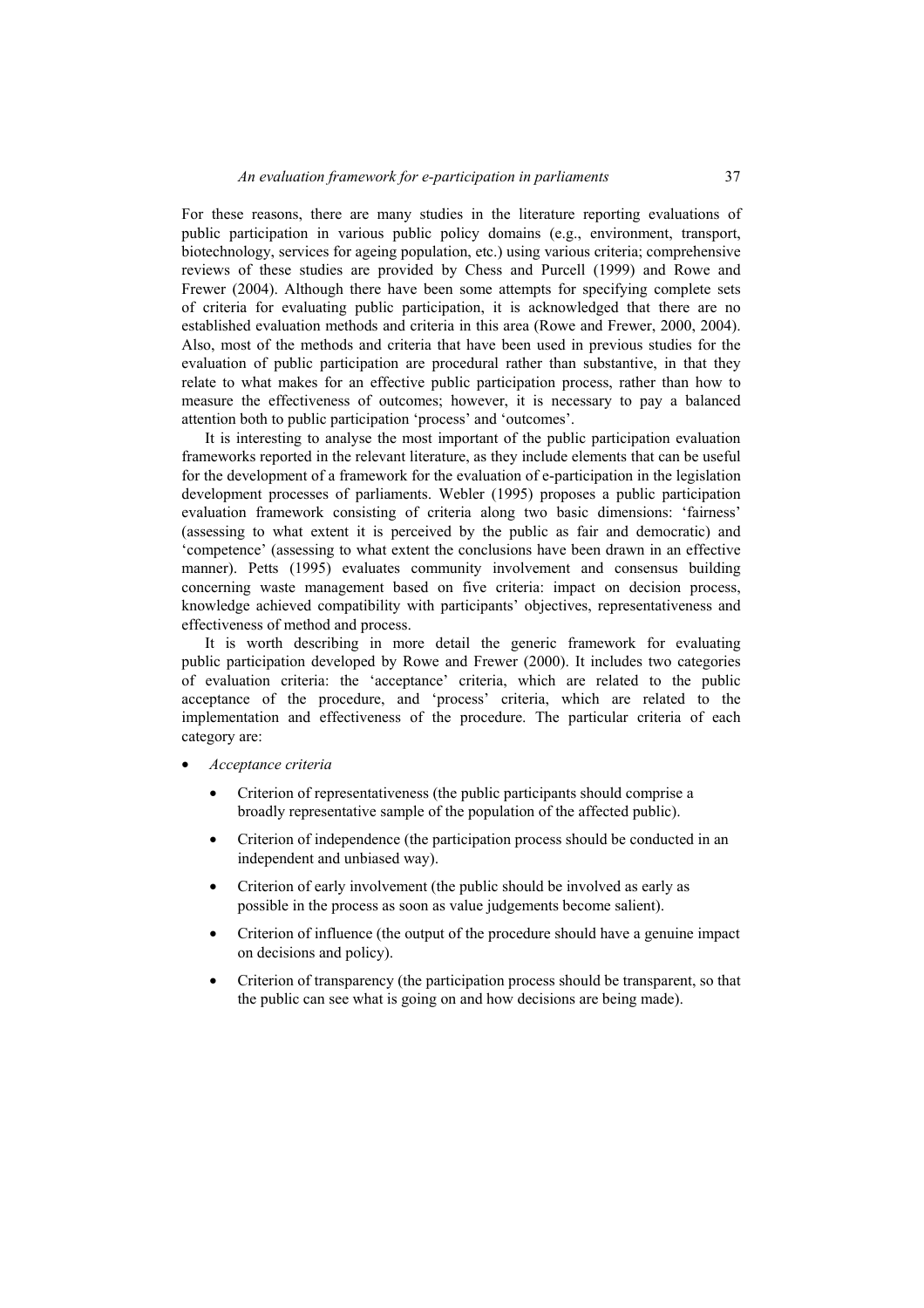## • *Process criteria*

- Criterion of resource accessibility (public participants should have access to the appropriate resources to enable them to successfully fulfil their brief (information resources, human resources, material resources and time resources).
- Criterion of task definition (the nature and scope of the participation task should be clearly defined, so that there is no confusion or dispute concerning the scope of the participation, the expected output and the procedure).
- Criterion of structured decision-making (the participation procedure should include appropriate mechanisms for structuring and displaying the decision-making process).
- Criterion of cost-effectiveness (the participation procedure should in some sense be cost-effective).

An improved version of the above-mentioned public participation evaluation framework has been used by Rowe et al. (2004), for assessing 'process' and 'outcome' of citizens participation in a 'deliberative conference' (addressing sponsor's policy for assessing radiation doses in food) using nine criteria.

We should also mention the study of Coglianese (1997), which is relevant to the legislative process in specific; this study compares the negotiated rule making with the 'traditional' rulemaking process, using two criteria:

- the decreased time to develop regulations (calculating the number of days for completion of rules for negotiated rule making and traditionally derived rules)
- the reduction or elimination of subsequent judicial challenges (collecting data on litigation of negotiated and traditionally derived rules).

## **8 Evaluation of e-participation**

It is widely acknowledged that there are no established complete methodologies for the evaluation of e-participation (e.g., see Rose and Sanford, 2007; Macintosh and Whyte, 2006); there are only some frameworks suggesting dimensions and criteria that should be taken into account for evaluating e-participation. These frameworks include elements that can be useful for the development of a framework for the evaluation of e-participation in the legislation development process; for this reason, in the following paragraphs are briefly reviewed the most important of them.

Whyte and Macintosh (2003) proposed a framework for evaluating e-consultation from political, technical and social perspective:

The political evaluation is based on the following criteria: clarity concerning the e-consultation objectives, the roles and responsibilities of both the participating citizens and the competent government organisations, the extent of influence of participating citizens, the owners and the actors; also to what extent the targeted participant groups have actually participated, how accessible and understandable was the information provided to the participants before entering the e-consultation,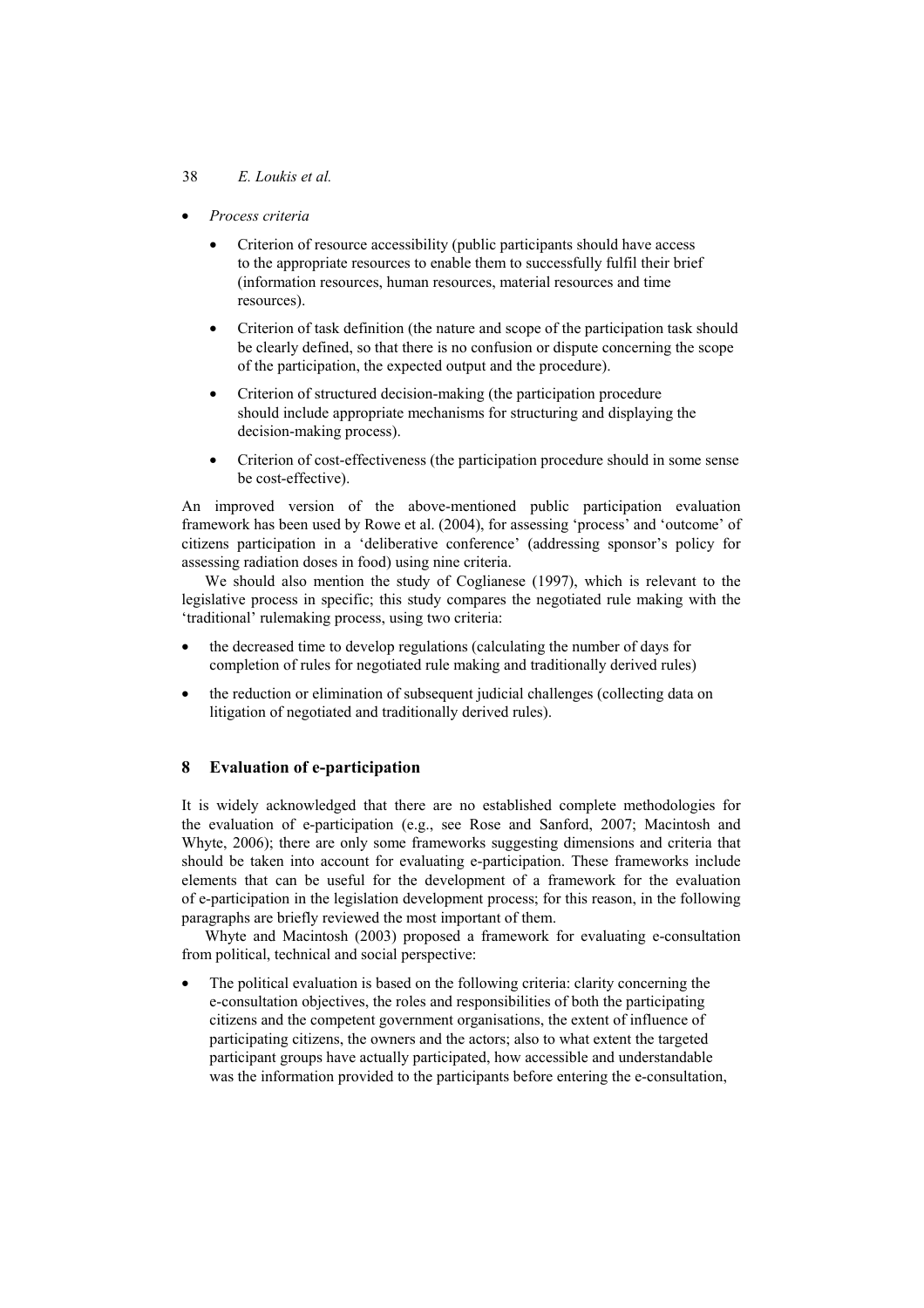and whether the e-consultation took place early enough in the policy life cycle so that it can influence decisions, and finally adequacy of time, adequacy of financial, human and technical resources and extent of giving feedback to the participants during and after the e-consultation.

- The technical evaluation assesses whether the ICT system that has been used was easy-to-use and appropriate for the targeted participants groups; it is based on software usability and accessibility frameworks and its main criteria are: clarity, organisation and consistency of screens, informative feedback, simple error handling, easy reversal of actions, appropriate language, user control of the pace of interaction, adequate shortcuts for the frequent users, accessibility by people with disabilities, etc.
- The social evaluation assesses to what extent the social practices and capabilities of the participants have affected the consultation outcomes.

The OECD (2003a, 2004a) has developed a framework consisting of seven "issues for the evaluation of online engagement", each of them having the form of a basic question further analysed into a number of sub-issues/sub-questions:

- Was the e-consultation process conducted in line with best practice? (Ask stakeholders if they are satisfied with the process, assess whether adequate resources were in place to conduct the consultation, check whether process followed best practice guidelines, assess whether the choice of an online tool was appropriate for the consultation.)
- Were the consultation objectives and what was expected of the citizens made clear? (Ask stakeholders if they understand what is being asked, assess whether the participants' contributions were appropriate.)
- Did the consultation reach the target audience? (Assess the adequacy of the promotion of the e-consultation, identify who and where potential participants are, in terms of demographic and geographic characteristics.)
- Was the information provided appropriate and relevant? (Assess how easily the participants can access the information, assess whether the participants' contributions were informed by it.)
- Were the contributions informed and appropriate? (Assess to what extent the contributions address the consultation issue, assess how easily the participants can access contributions from others, classify contributions according to whether they provide information, ask questions or make suggestions, assess to what depth contributions respond to other contributions.)
- Was feedback provided both during and after the consultation? (Assess whether questions are answered by government during the consultation, assess the extent to which the government feedback relates to the contributions.)
- Was there an impact on policy content? (Check to what extent a change of policy is possible given the stage in the decision making the consultation occurred, assess to what extent contributions are reflected in the revised or newly formulated policy.)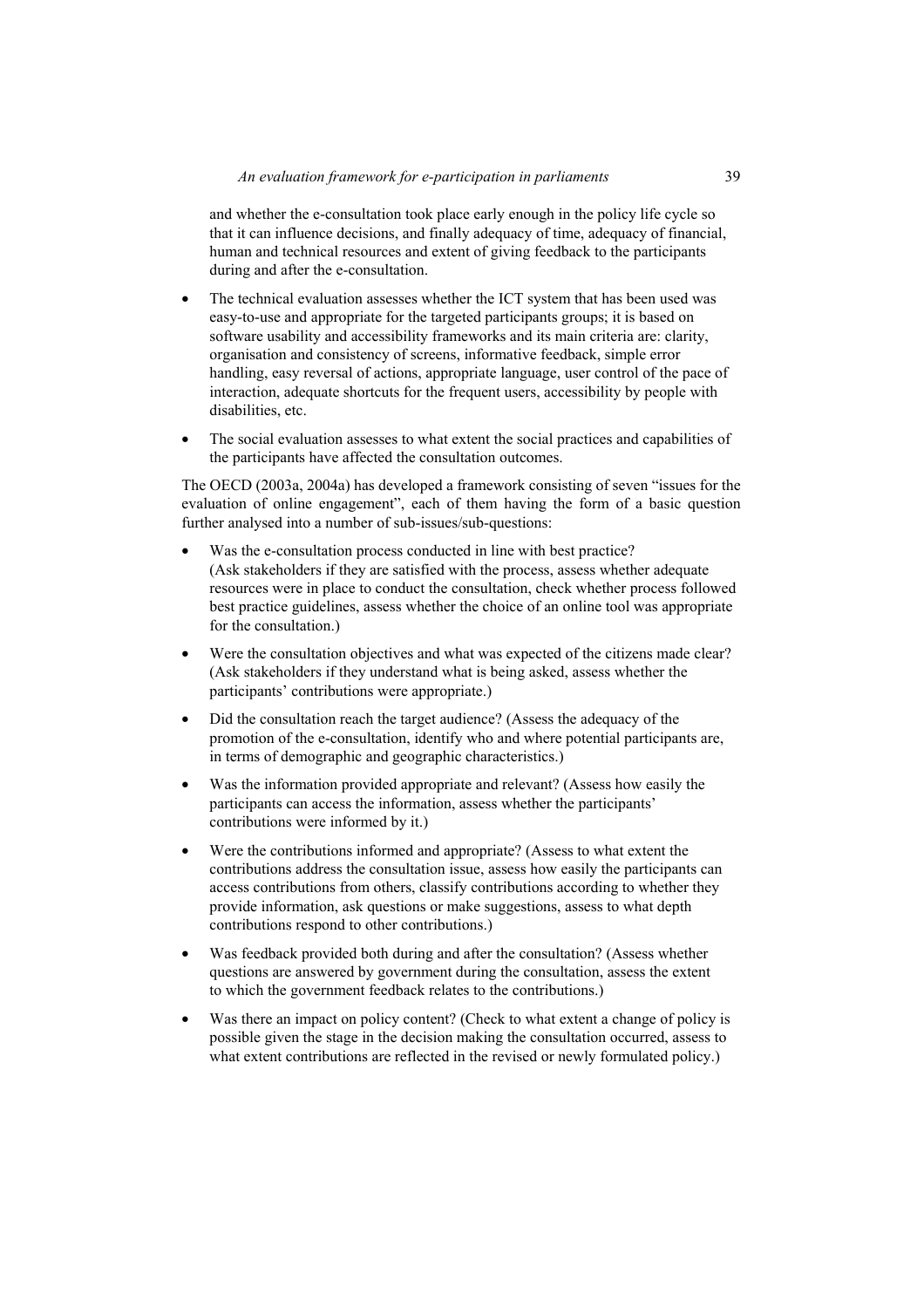Henderson (2005) also provides an "e-democracy evaluation framework", which consists of a set of key evaluation dimensions that address the issues of:

- Effectiveness (Do the initiatives deliver intended outcomes? To what extent are designated objectives met?)
- Equity (Is there equitable access to the benefits of the initiatives?)
- Quality (What is the level of user and stakeholder satisfaction? Are relevant benchmark standards met?)
- Efficiency (Do the initiatives provide value for money?)
- Appropriateness (Are the e-democracy initiatives appropriate for the particular context at this time? Do they provide a relevant response to identified needs or opportunities in this area?)
- Sustainability (Do the initiatives provide a durable and generalisable approach to achieving the desired outcomes?)
- Process (How can the current initiatives be enhanced to provide better outcomes?).

A holistic approach for the evaluation of e-participation initiatives of local government is provided by Macintosh and Whyte (2006, 2007), who suggest a framework developed around three dimensions: the evaluation perspectives, the analysis methods and the actors involved. The evaluation perspectives include three overlapping views: democratic, project and socio-technical. In particular:

- The democratic perspective considers the main democratic aspects that the e-participation initiative is addressing. The most important of them and at the same time the most difficult to understand is to what extent the e-participation affects policy. Other criteria of this perspective can be the effect on representative democracy and involved representative institutions and government, transparency, political equality and community control, and also the adequacy of mechanisms for conflict management and consensus building.
- The project perspective assesses the extent of accomplishment of the aims and objectives of each particular e-participation initiative, as set by its project management team. Criteria of this perspective can be the extent of engaging with a wider audience, obtaining better informed opinions, enabling more in-depth consultation, providing feedback to citizens and cost-effectiveness of contributions' analysis.
- The socio-technical perspective considers to what extent the design of the ICTs directly affects the outcomes and encompasses aspects of usability, usefulness and acceptability, which can be assessed using established frameworks from the software engineering and IS domains.

Finally, another useful source of elements for constructing a framework for the evaluation of e-participation from a process viewpoint can be the existing e-participation organisation frameworks, which consist of guiding principles for successfully organising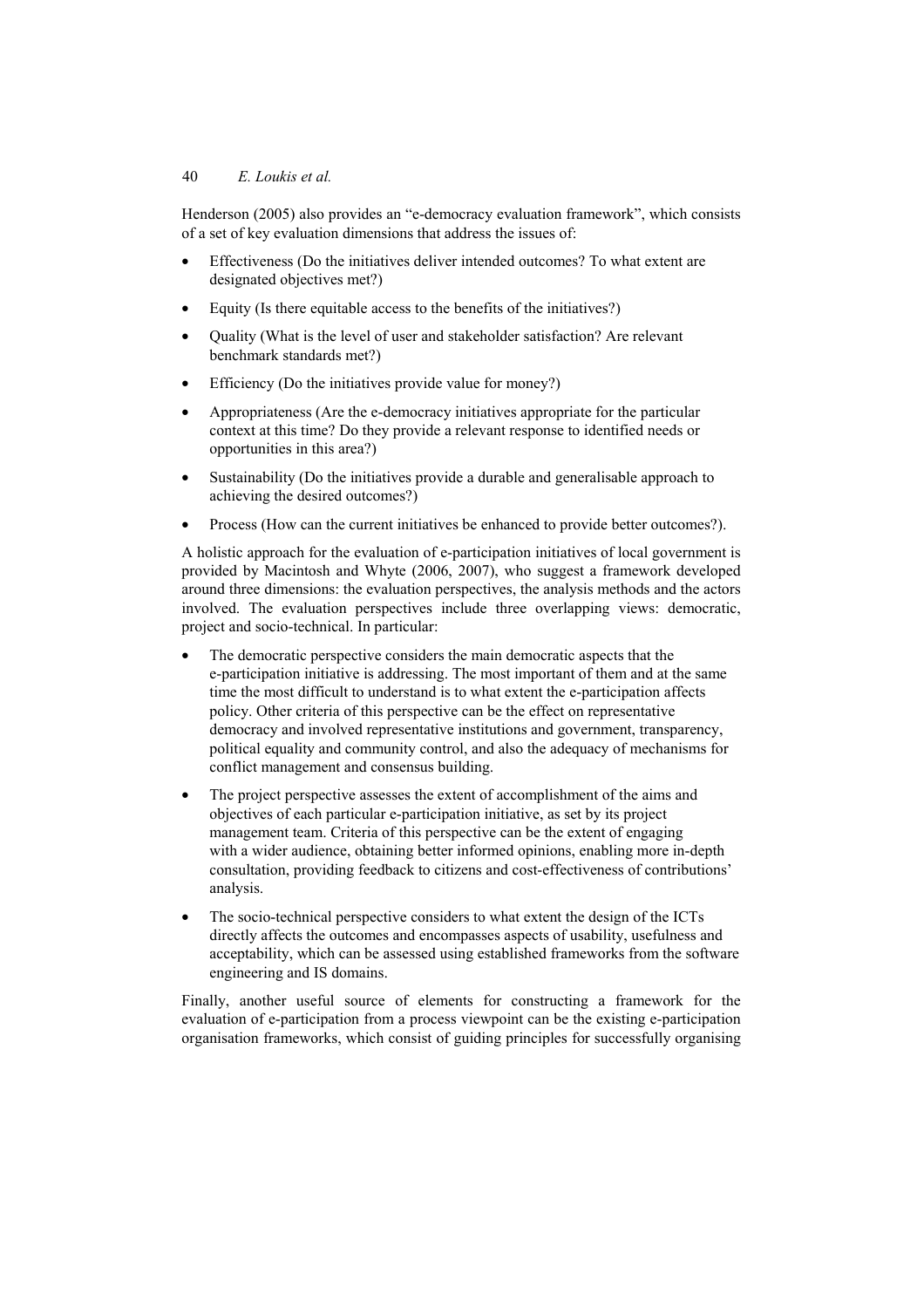e-participation, such as the one proposed by the OECD (2003a, 2004a), which proposes 10 guiding principles: start planning early, demonstrate commitment, guarantee personal data protection, tailor approach to fit target group, integrate online consultation with traditional methods, test and adapt ICT tools, promote the online consultation, analyse the results, provide feedback and evaluate consultation process and impact.

# **9 A framework for evaluating e-participation in the legislation formation process**

On the basis of the methodology described in Section 2, and the foundations described in Sections 3–8, a framework for evaluating e-participation in the legislation formation processes of parliaments has been developed. In particular, this framework has been constructed through:

- a synthesis of elements from the above-mentioned three categories of evaluation frameworks presented in Sections 6–8 (for ISs, public participation and e-participation, respectively)
- also taking into account the objectives and the basic characteristics of the public participation and the e-participation presented in Sections 3 and 4, respectively
- also the particular characteristics of the legislation formation processes in the parliaments, which have been analysed in the LEX-IS Project and have been briefly described in Section 5.

Also, have been taken into account the concerns of the main stakeholders' groups:

- affected groups of citizens by the legislation under development and their associations
- members of Parliament
- experts from the responsible/competent Ministry
- independent experts.

The proposed framework for evaluating e-participation in the legislation formation processes of parliaments is organised around three evaluation perspectives:

- Process (PRO)
- System (SYS)
- Outcomes (OUT).

Each of them includes a number of evaluation criteria, which can be analysed further into sub-criteria, etc. It assesses all the three basic dimensions of both 'traditional public participation' and e-participation according to OECD (information provision, consultation and active participation) (OECD, 2001a, 2001b, 2003a, 2003b, 2004a, 2004b) in the legislation formation context. Also, it includes all the seven "issues for the evaluation of online engagement" proposed by OECD (2003a, 2004a) appropriately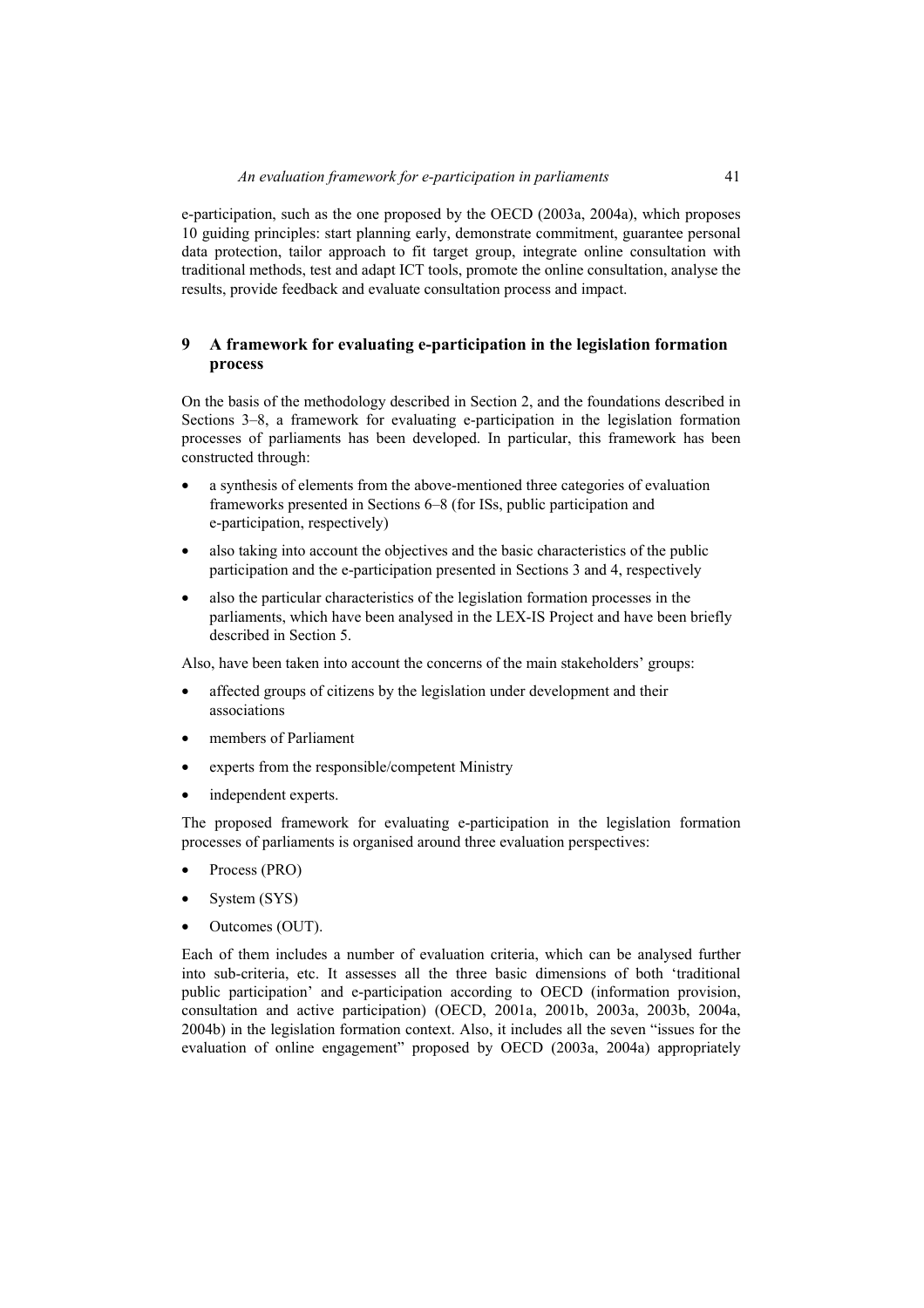adapted to the parliamentary context. Furthermore, it assesses all the evaluation dimensions proposed by the model of ISs success of Delone and McLean (2003): information quality, systems quality, use, user satisfaction, individual impact and organisational impact, adapted to the context of the legislation formation processes.

The Process (PRO) perspective aims to assess the process that has been followed in the particular e-participation project. It has been influenced by the 'efficiency evaluation' proposed by Smithson and Hirschheim (1998) and the 'process'-related dimensions that most 'traditional' public participation and e-participation evaluation frameworks include. Also, it incorporates part of the 'political evaluation' concept of the Whyte and Macintosh (2003) framework, and the 'information quality' of the Delone and McLean (2003) ISs success model. The Process perspective includes 16 criteria as shown in Table 1.

| Table 1 |  |  |  |  | Evaluation criteria of the process perspective |
|---------|--|--|--|--|------------------------------------------------|
|---------|--|--|--|--|------------------------------------------------|

| PRO1:        | Clarity of objectives                                                                                                                                                                              |
|--------------|----------------------------------------------------------------------------------------------------------------------------------------------------------------------------------------------------|
| $PRO2$ :     | Clarity concerning the participants and the roles and responsibilities of each                                                                                                                     |
| PRO3:        | Clarity concerning the main political sponsor                                                                                                                                                      |
| PRO4:        | Adequacy of time                                                                                                                                                                                   |
| PRO5:        | Adequacy of resources (human, technical, financial)                                                                                                                                                |
| <b>PRO6:</b> | Appropriate promotion to potential participants                                                                                                                                                    |
| PRO7:        | Participants' personal data protection                                                                                                                                                             |
| PRO8:        | Quantity and quality of the background information provided to the participants<br>(how complete, objective, correct, reliable, relevant, useful and clear/understandable<br>this information was) |
| PRO9:        | Quality of the facilitator/moderator                                                                                                                                                               |
|              | PRO10: Analysis of contributions of participants                                                                                                                                                   |
|              | <b>PRO11:</b> Publication of the results and conclusions of the analysis of contributions                                                                                                          |
|              | PRO12: Feedback to the participants concerning how their contributions will be (or have been)<br>used and integrated in the Parliamentary decision-making process                                  |
|              | PRO13: Commitment of the competent politicians and public servants                                                                                                                                 |
|              | PRO14: Adequacy of the whole e-participation project design                                                                                                                                        |
|              | PRO15: The time required to complete the process in relation to the time previously needed                                                                                                         |
|              | PRO16: The multiplicity of channels for participation provided to stakeholders                                                                                                                     |

The System (SYS) perspective aims to assess the ICT system that has been used in the particular e-participation project. It has been influenced by the 'ease of use' concept of the 'Technology Acceptance Models' (TAMs) (Venkatesh et al., 2003), which is an important determinant of IS acceptance and use, the 'system quality' dimension of the Delone and McLean (2003) ISs success model, and the 'technical evaluation' concept of the Whyte and Macintosh (2003) framework; it constitutes another aspect of the 'efficiency evaluation' proposed by Smithson and Hirschheim (1998). This perspective includes 11 criteria as shown in Table 2.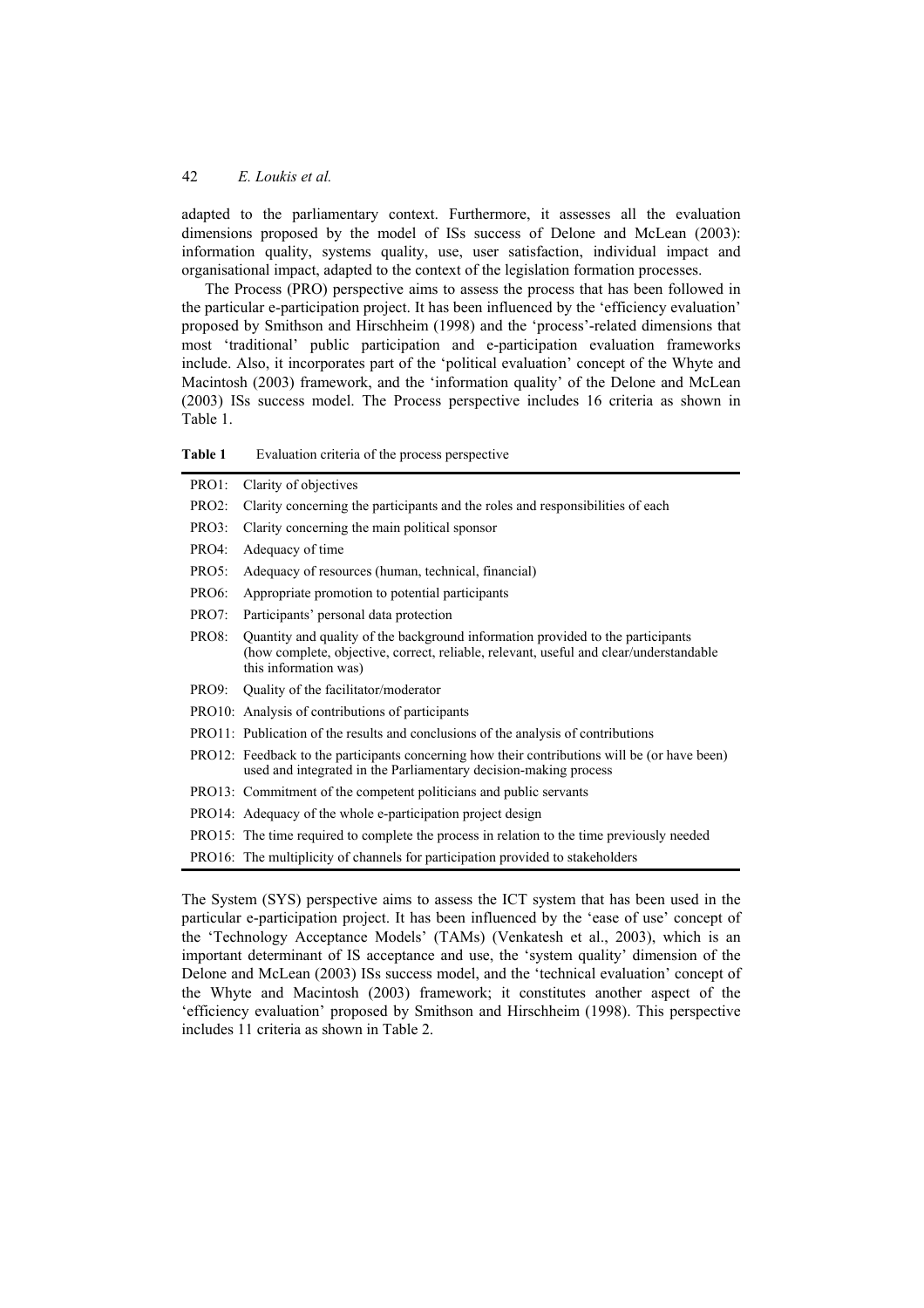| Table 2        | Evaluation criteria of the system perspective                                     |
|----------------|-----------------------------------------------------------------------------------|
| SYS1:          | Appropriateness of the ICT system for engaging the targeted participants          |
| ${\rm SYS2}$ : | General ease of use of the ICT system by the participants                         |
| ${\rm SYS3:}$  | Organisation, simplicity and clarity of screens                                   |
| SYS4:          | Simple error handling                                                             |
|                | SYS5: User control of the pace of interaction                                     |
| SYS6:          | Easy reversal of actions                                                          |
| ${\rm SYS7:}$  | Accessibility by people with disabilities                                         |
| SYS8:          | Ease of accessing the background information provided to the participants         |
| ${\rm SYS9}$ : | Ease of posting a contribution in the forum                                       |
|                | SYS10: Ease of accessing the contributions of the other participants in the forum |
|                | SYS11: Technical quality (response time, downtime, etc.)                          |

Finally, the Outcome (OUT) perspective aims to assess the outcomes from a political viewpoint of the particular e-participation project, with main emphasis on stakeholders' extent of participation, contributions, interaction and satisfaction, and also on the impacts on the quality, the acceptance and the applicability of the legislation under development. It has been influenced by the 'effectiveness evaluation' concept proposed by Smithson and Hirschheim (1998), the 'use', 'user satisfaction', 'individual impact' and 'organisational impact' dimensions of the Delone and McLean (2003) ISs success model, and the 'usefulness' concept of the TAM (Venkatesh et al., 2003), which is an important determinant of IS acceptance and use. It has also been influenced by the objectives of the governments adopting public participation and e-participation according to OECD (2001a, 2001b, 2003a, 2003b, 2004a, 2004b), the 'outcomes'-related dimensions that most public participation and e-participation evaluation frameworks include and part of the 'political evaluation' concept of the of the Whyte and Macintosh (2003) framework. The Outcomes perspective includes 21 criteria as shown in Table 3:

**Table 3** Evaluation criteria of the outcome perspective

| OUT1: Extent of participation of citizens affected by the legislation under development                                                                                                 |
|-----------------------------------------------------------------------------------------------------------------------------------------------------------------------------------------|
| OUT2: Extent of participation of the main interest groups affected by or associated with the<br>legislation under development                                                           |
| OUT3: Extent of participation of less politically involved groups (e.g., young people,<br>minorities, lower socio-economic classes, etc.) affected the legislation under<br>development |
| OUT4: Extent of participation of Members of Parliament                                                                                                                                  |
| OUT5: Extent of participation of experts from the responsible/competent Ministry                                                                                                        |
| OUT6: Extent of participation of independent experts                                                                                                                                    |
| OUT7: Informed contributions                                                                                                                                                            |
| OUT8: Quality of contributions                                                                                                                                                          |
| OUT9: Pluralism of contributions                                                                                                                                                        |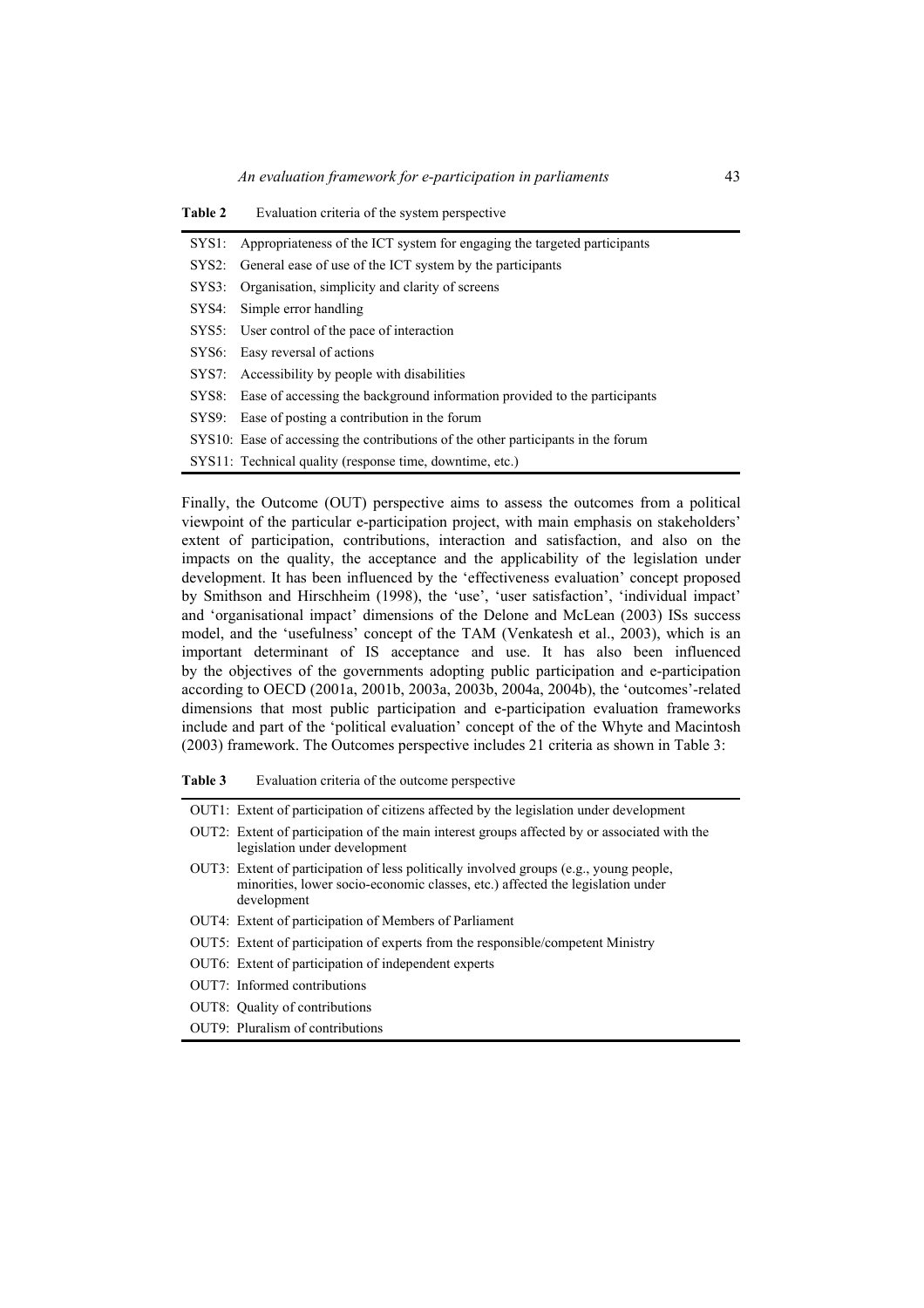| Table 3 | Evaluation criteria of the outcome perspective (continued)                                                                                                      |
|---------|-----------------------------------------------------------------------------------------------------------------------------------------------------------------|
|         | OUT10: Extent of interaction among participants' (number of contributions on other<br>participants' contributions)                                              |
|         | OUT11: Extent of conflicts management and consensus building                                                                                                    |
|         | OUT12: Generation of useful information, knowledge and views concerning the topic of the<br>legislation under development, which can be useful for improving it |
|         | OUT13: Impact of participants contributions on the legislation under development                                                                                |
|         | OUT14: Impact on acceptance and applicability of this legislation                                                                                               |
|         | OUT15: Impact on perceived transparency and trust to government                                                                                                 |
|         | OUT16: Extent of strengthening the Parliamentary decision-making process                                                                                        |
|         | OUT17: Satisfaction of the citizens who participated                                                                                                            |
|         | OUT18: Satisfaction of the Members of Parliament who participated                                                                                               |
|         | OUT19: Satisfaction of the experts from the responsible/competent Ministry who participated                                                                     |
|         | OUT20: Satisfaction of the independent experts who participated                                                                                                 |
|         | OUT21: Willingness of stakeholders to reuse the systems and processes                                                                                           |

We remark that the above-mentioned three evaluation perspectives are not at the same 'level', since the values of the factors of the Outcome perspective depend on/are affected by (at least to some extent) values of the factors of the Process and System perspectives; in that sense the Outcome perspective can be viewed as a 'second-level' evaluation perspective, while the Process and System perspectives can be viewed as 'first-level' evaluation perspectives.

## **10 Summary: conclusions**

In the previous sections, we have described the development of a framework for evaluating e-participation in the legislation development process. For this purpose, we viewed e-participation in the legislation formation processes of parliaments as a special type of e-government, which attempts to enable and facilitate public participation of all the parties affected by a new legislation through the use of appropriate IS. Therefore, its basic foundations are:

- existing frameworks for the evaluation of ISs
- the objectives and basic characteristics of the traditional offline public participation and e-participation
- existing frameworks for the evaluation of traditional offline public participation and e-participation
- the legislation formation process of the parliaments.

The proposed framework includes three evaluation perspectives: process evaluation (assessing the process that has been followed in a particular e-participation project), system evaluation (assessing the usability and technical quality of the ICT that has been used in a particular e-participation project) and outcomes evaluation (assessing the outcomes from a political viewpoint concerning stakeholders' extent of participation,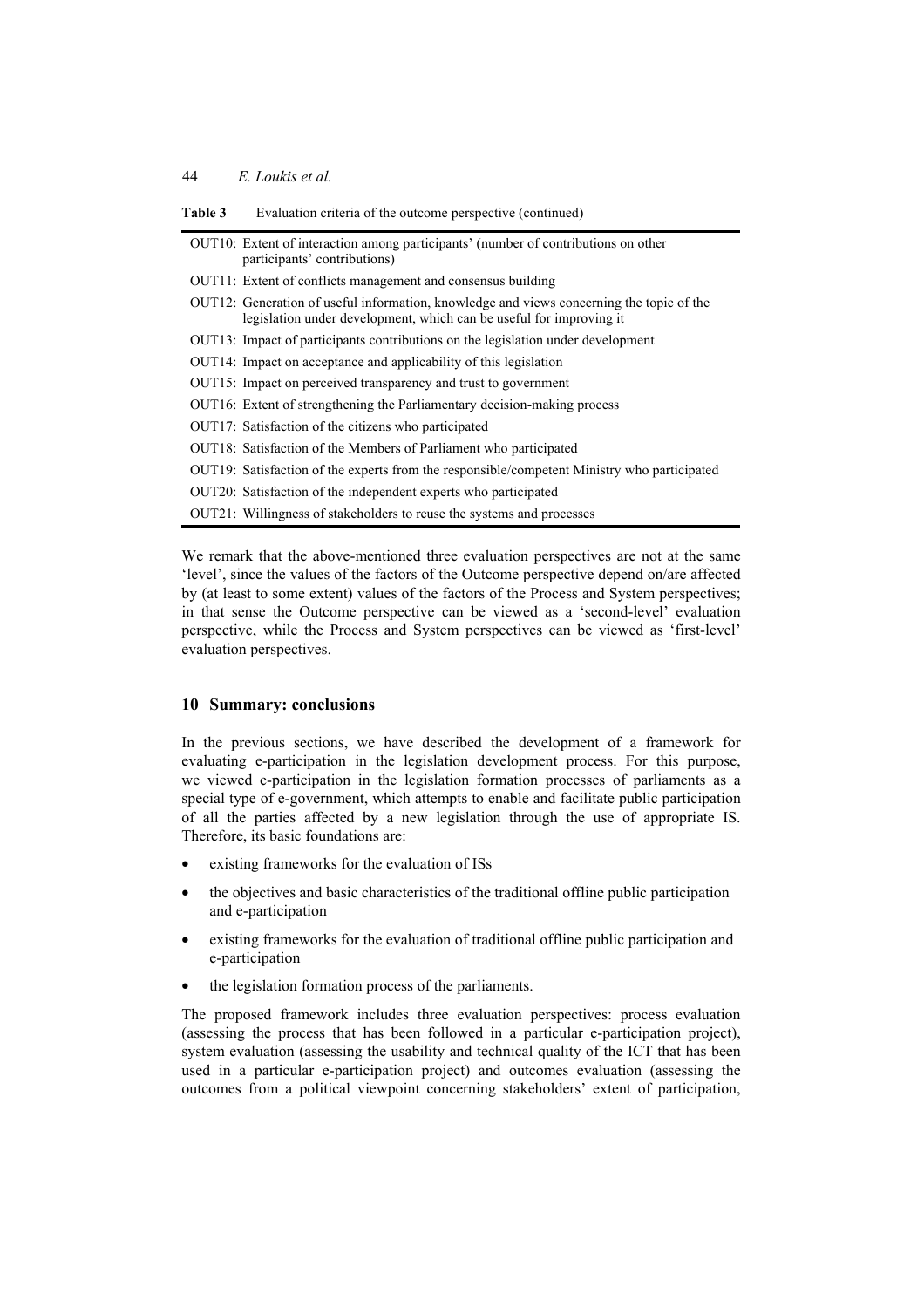contributions, interaction and satisfaction, and also impacts on the quality, the acceptance and the applicability of the legislation under development); each of these three evaluation perspectives has been analysed into a number of evaluation criteria.

This framework will be adapted to the particular characteristics and objectives of each of the e-participation pilots that will be implemented by the national parliaments of Austria, Greece and Lithuania as part of the LEX-IS project, and then will be applied for evaluating them, using both qualitative and quantitative methods; on the basis of experience gained from the above practical application, the proposed framework is going to be modified and improved. As such, it is premature to assess the benefits offered by the framework. However, at this phase of our research, we can safely suggest that it offers a holistic interdisciplinary approach for evaluating e-participation in parliamentary processes; such an approach is necessary taking into account that e-participation in parliamentary processes is the use of ICT systems for achieving political objectives (i.e., for enabling and facilitating public participation of all the parties affected by a new legislation) in a given organisational context (i.e., parliaments' operation and processes); therefore, for the evaluation of e-participation in the legislation development process, it is necessary to combine elements and metrics from the technological, the political and the organisational sciences. In this direction, our contribution at this stage is the experience we gained, and convey in this paper, from combining the different relevant technical, political and organisational parameters involved in the deployment of e-participation practices in a parliamentary environment.

## **References**

- Acland, A. (2003) *E-Participation and the Future of Participation Dialogue by Design*, accessed from: http://www.interactweb.org.uk/papers/E-Participation%20and%20the%20Future%20of %20Participation.pdf
- Barber, B. (1984) *Strong Democracy*, University of California Press, Berkeley.
- Bell, D. (1988) *The End of Ideology*, Harvard University Press, Cambridge.
- Chess, C. and Purcell, K. (1999) 'Public participation and the environment: Do we know what works?', *Environmental Sciences and Technology*, Vol. 33, No. 16, pp.2685–2692.
- Coglianese, C. (1997) 'Assessing consensus: The promise and performance of negotiated rulemaking', *Duke Law Journal*, Vol. 46, No. 6, pp.1255–1349.
- Coleman, S. and Gotze, J. (2002) *Bowling Together: Online Public Engagement in Policy Deliberation*, accessed from: http://bowlingtogether.net
- Coleman, S., Macintosh, A. and Lalljee, M. (2005) 'What works Key lessons from recent e-participation literature', *Local e-Participation National Project*, accessed from: http:// www.eparticipationworks.co.uk/resources/what%20works.pdf
- DeLone, W.H. and McLean, E.R. (2003) 'The Delone and McLean model of information systems success: a ten-year update', *Journal of Management Information Systems*, Vol. 3, No. 1, pp.60–95.
- Farbey, B., Land, D. and Targett, D. (1999) 'IS evaluation: a process of bringing together benefits, costs and risks', in Currie, W. and Galliers, R. (Eds.): *Rethinking Management Information Systems*, Oxford University Press, New York, USA, pp.204–228.
- Farbey, B., Land, F. and Targett, C. (1995) 'A taxonomy of information systems applications: the benefits' evaluation ladder', *European Journal of Information Systems*, Vol. 4, pp.41–50.
- Garson, G.D. (1978) *Group Theories of Politics*, Sage Publications, Beverly Hills and London.
- Held, D. (1987) *Models of Participation*, Polity Press, Cambridge.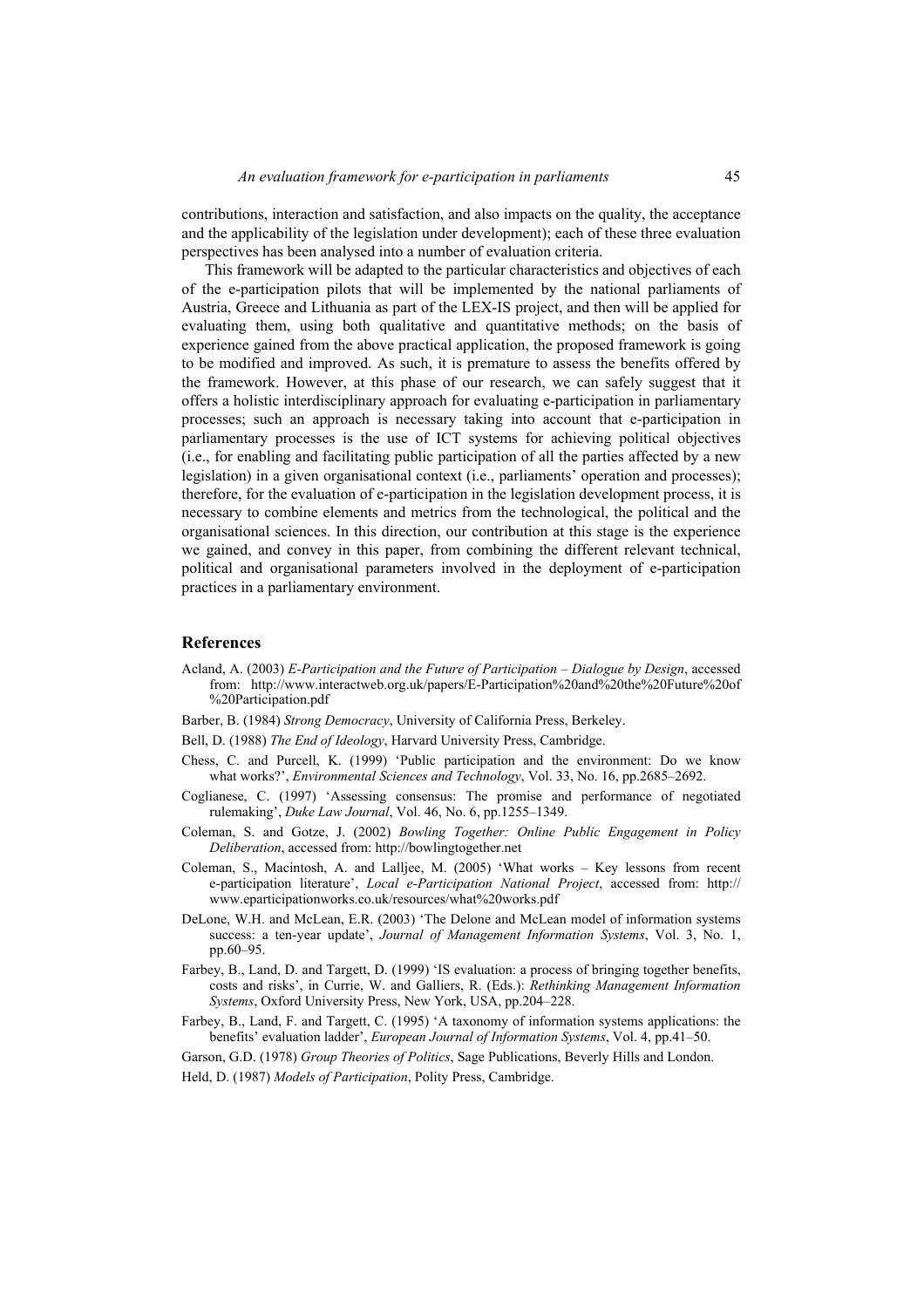- Henderson, M.P. (2005) *E-democracy Evaluation Framework*, accessed from: http://www. getinvolved.qld.gov.au/share\_your\_knowledge/documents/pdf/eval\_framework\_summaryfinal \_200506.pdf
- Hirschheim, R. and Smithson, S. (1988) 'A critical analysis of information systems evaluation', in Bjorn-Andersen, N. and Davis, G. (Eds.): *Information Systems Assessment: Issues and Challenges*, North Holland, Amsterdam, pp.17–37.
- Irani, Z. (2002) 'Information systems evaluation: navigating through the problem domain', *Information and Management*, Vol. 40, pp.11–24.
- Irani, Z. and Love, P. (2001) 'Information systems evaluation: past, present and future', *Editorial, European Journal of Information Systems*, Vol. 10, pp.183–188.
- Irani, Z., Gunasekaran, A. and Love, P. (2006) 'Quantitative and qualitative approaches to information systems evaluation', *European Journal of Operational Research*, Vol. 173, No. 3, pp.951–956.
- Irani, Z., Love, P. and Jones, S. (2008) 'Learning lessons from evaluating e-government: Reflective case experiences that support transformational government', *Journal of Strategic Information Systems*, Vol. 17, No. 2, pp.155–164.
- Kearns, I., Bend, J. and Stern, B. (2002) *E-participation in Local Government*, accessed from: http://www.ippr.org/members/download.asp?f=%2Fecomm%2Ffiles%2Fe%5Fparticipation% 5Fin%5Flocal%5Fgovernment%2Epdf
- Land, F. (1976) 'Evaluation of systems goals in determining a design strategy for a computer-based information system', *Computer Journal*, Vol. 19, No. 4, pp.290–294.
- Loukis, Ε., Wimmer, Μ., Triantafillou, Α., Gatautis, R. and Charalabidis, Y. (2007a) 'Electronic support of participation in the development of legislation: the LEX-IS project', *5th Eastern European eGov Days 2007*, 11–13 April, Prague, Czech Republic.
- Loukis, Ε., Wimmer, Μ., Charalabidis, Y., Triantafillou, Α. and Gatautis, R. (2007b) 'Argumentation systems and ontologies for enhancing public participation in the legislation process', *EGOV 2007 International Conference*, 3–7 September , Regensburg, Germany.
- Love, P., Irani, Z. and Edwards, D. (2005) 'Researching the investment of information technology in construction: an examination of evaluation practices', *Automation in Construction*, Vol. 14, pp.569–582.
- Macintosh, A. (2004) 'Characterizing e-participation in policy making', *Proceedings of the 37th Hawaii International Conference on System Sciences*, Hawaii, p.10.
- Macintosh, A. and Whyte, A. (2006) 'Evaluating how e-participation changes local participation', *e-government Workshop '06 (eGOV06)*, 11 September, Brunel University, London, UK.
- Macintosh, A. and Whyte, A. (2007) 'Towards an evaluation framework for e-participation', *Workshop on Frameworks and Methods for Evaluating e-Participation*, Institute for Information management Bremen, Bremen, Germany, 12 October.
- Macintosh, A., Malina, A. and Whyte, A. (2002) 'Designing e-participation in Scotland', *Communications*, Vol. 27, pp.261–278.
- Macpherson, C.B. (1977) *The Life and Times of Liberal Democracy*, Oxford University Press, London and New York.
- Organization for Economic Co-operation & Development (OECD) (2003a) 'Engaging citizens online for better policy-making', *Policy Brief*, OECD, Paris.
- Organization for Economic Co-operation & Development (OECD) (2003b) *The e-government Imperative*, OECD, Paris.
- Organization for Economic Co-operation & Development (OECD) (2004a) *Promise and Problems of e-Democracy: Challenges of Online Citizen Engagement*, OECD, Paris.
- Organization for Economic Co-operation & Development (OECD) (2004b) *Evaluating Public Participation in Policy Making*, OECD, Paris.